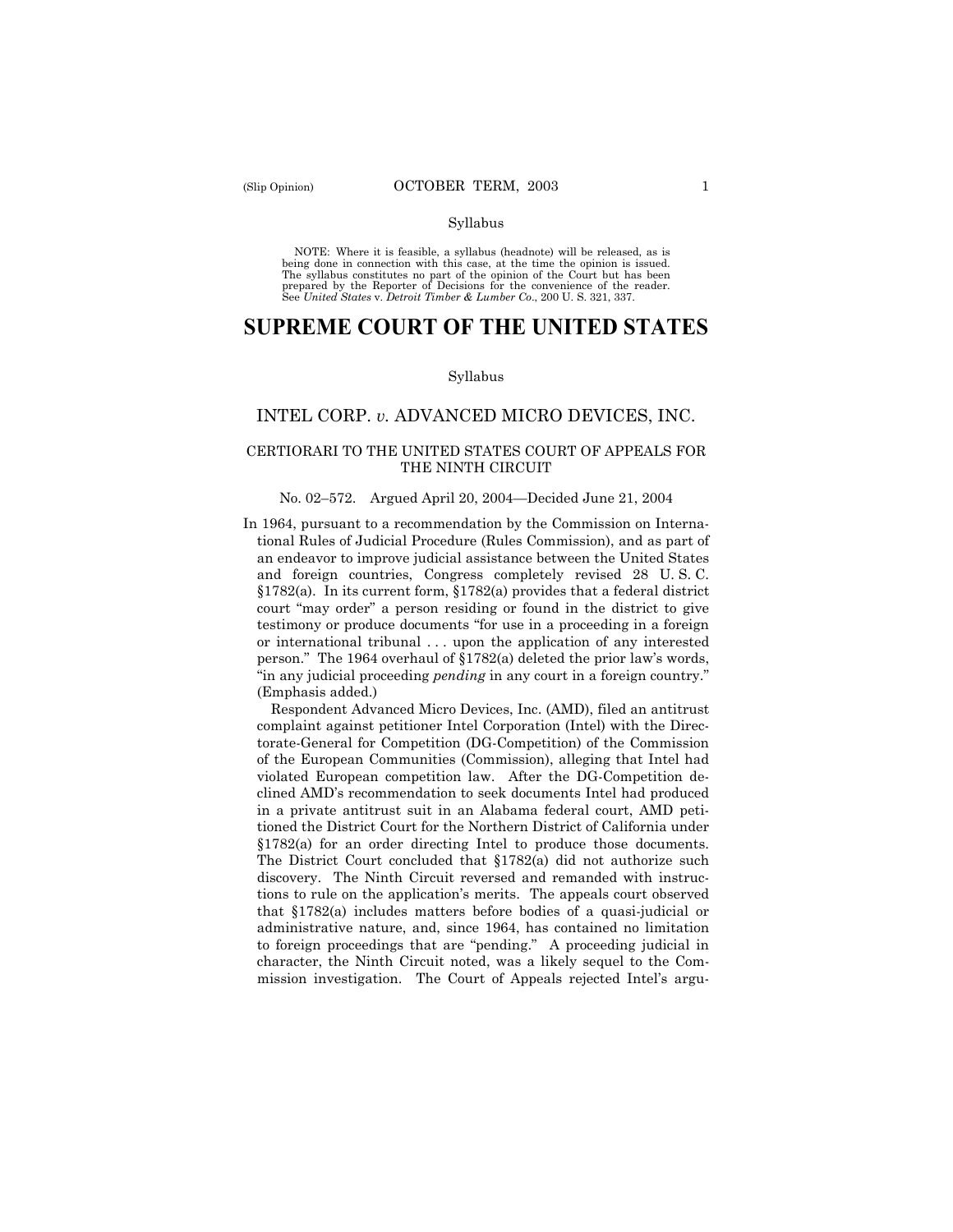ment that §1782(a) called for a threshold showing that the documents AMD sought, if located in the European Union, would have been discoverable in the Commission investigation. Nothing in §1782(a)'s language or legislative history, the Ninth Circuit said, required a "foreign-discoverability" rule of that order.

## *Held:* Section 1782(a) authorizes, but does not require, the District Court to provide discovery aid to AMD. Pp. 9–23.

1. To provide context, the Court summarizes how the Commission, acting through the DG-Competition, enforces European competition laws. Upon receiving a complaint, or *sua sponte,* the DG-Competition conducts a preliminary investigation into alleged violations of those laws. The DG-Competition may consider information provided by a complainant, and it may seek information from a complaint's target. The DG-Competition's investigation results in a formal written decision whether to pursue the complaint. If the DG-Competition decides not to proceed, its decision may be reviewed by the Court of First Instance and, ultimately, the Court of Justice for the European Communities (European Court of Justice). When the DG-Competition pursues a complaint, it typically serves the investigation's target with a formal "statement of objections" and advises the target of its intention to recommend a decision finding an antitrust violation. The target is entitled to a hearing before an independent officer, who provides a report to the DG-Competition. Once the DG-Competition makes its recommendation, the Commission may dismiss the complaint or issue a decision holding the target liable and imposing penalties. The Commission's final action is subject to review in the Court of First Instance and the European Court of Justice. Lacking formal "litigant" status in Commission proceedings, a complainant nonetheless has significant procedural rights. Important here, a complainant may submit relevant information to the DG-Competition and seek judicial review of the Commission's disposition. Pp. 9–11.

2. Section 1782(a)'s language, confirmed by its context, warrants the conclusion that the provision authorizes, but does not require, a federal district court to provide assistance to a complainant in a Commission proceeding that leads to a dispositive ruling. The Court therefore rejects the categorical limitations Intel would place on the statute's reach. Pp. 11–20.

(a) A complainant before the Commission, such as AMD, qualifies as an "interested person" within §1782(a)'s compass. The Court rejects Intel's contention that "interested person[s]" does not include complainants, but encompasses only litigants, foreign sovereigns, and a sovereign's designated agents. To support its reading, Intel highlights §1782's caption, "[a]ssistance to foreign and international tribunals and to *litigants* before such tribunals" (emphasis added). A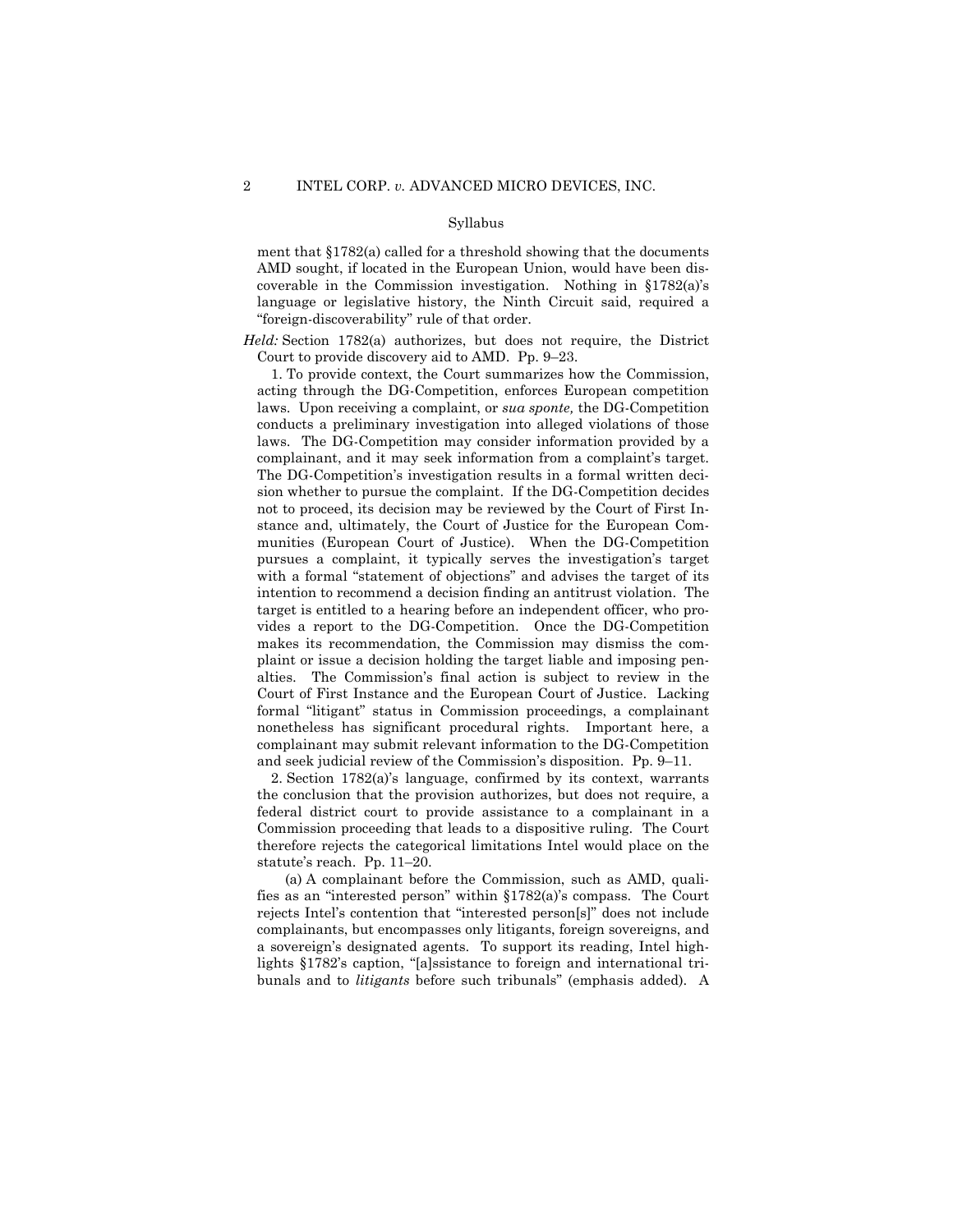statute's caption, however, cannot undo or limit its text's plain meaning. *Trainmen* v. *Baltimore & Ohio R. Co.,* 331 U. S. 519, 529. Section 1782(a) plainly reaches beyond the universe of persons designated "litigant." With significant participation rights in Commission proceedings, the complainant qualifies as an "interested person" within any fair construction of that term. Pp. 11–13.

(b) The assistance AMD seeks meets §1782(a)'s specification "for use in a foreign or international tribunal." The Commission qualifies as a "tribunal" when it acts as a first-instance decisionmaker. Both the Court of First Instance and the European Court of Justice are tribunals, but not proof-takers. Their review is limited to the record before the Commission. Hence, AMD could "use" evidence in those reviewing courts only by submitting it to the Commission in the current, investigative stage. In adopting the Rules Commission's recommended replacement of the term "any judicial proceeding" with the words "a proceeding in a foreign or international tribunal," Congress opened the way for judicial assistance in foreign administrative and quasi-judicial proceedings. This Court has no warrant to exclude the Commission, to the extent that it acts as a first-instance decisionmaker, from §1782(a)'s ambit. Pp. 13–14.

(c) The "proceeding" for which discovery is sought under §1782(a) must be within reasonable contemplation, but need not be "pending" or "imminent." The Court rejects Intel's argument that the Commission *investigation* launched by AMD's complaint does not qualify for §1782(a) assistance. Since the 1964 revision, which deleted the prior law's reference to "pending," Congress has not limited judicial assistance under §1782(a) to "pending" adjudicative proceedings. This Court presumes that Congress intends its statutory amendments to have real and substantial effect. *Stone* v. *INS,* 514 U. S. 386, 397. The 1964 revision's legislative history corroborates Congress' recognition that judicial assistance would be available for both foreign proceedings and *investigations.* A 1996 amendment clarifies that §1782(a) covers "criminal investigations conducted before formal accusation." Nothing in that amendment, however, suggests that Congress meant to rein in, rather than to confirm, by way of example, the range of discovery §1782(a) authorizes. Pp. 14–15.

(d) Section 1782(a) does not impose a foreign-discoverability requirement. Although §1782(a) expressly shields from discovery matters protected by legally applicable privileges, nothing in §1782(a)'s text limits a district court's production-order authority to materials discoverable in the foreign jurisdiction if located there. Nor does the legislative history suggest that Congress intended to impose a blanket foreign-discoverability rule on §1782(a) assistance. The Court rejects two policy concerns raised by Intel in support of a foreign-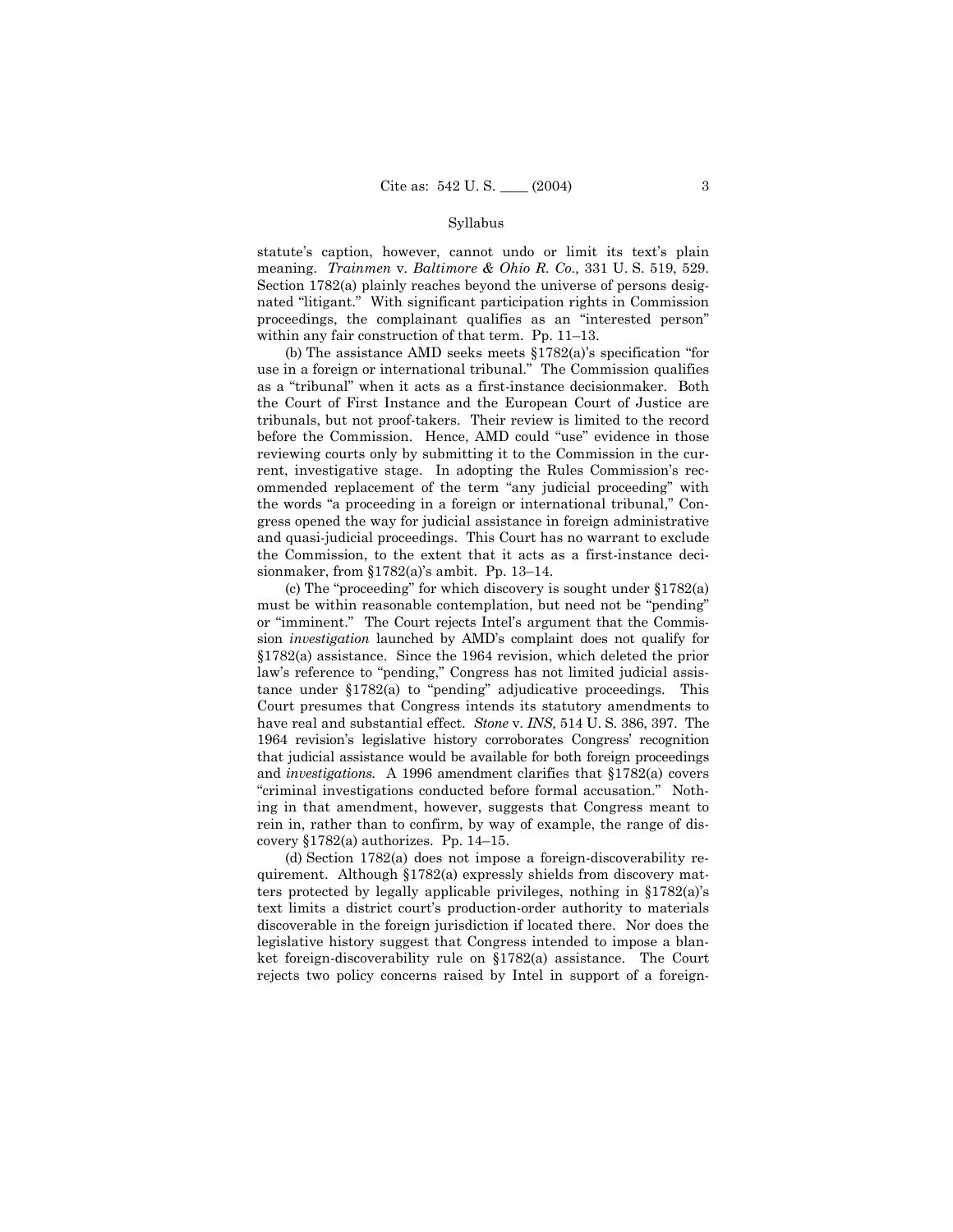discoverability limitation on §1782(a) aid—avoiding offense to foreign governments, and maintaining parity between litigants. While comity and parity concerns may be legitimate touchstones for a district court's exercise of discretion in particular cases, they do not warrant construction of §1782(a)'s text to include a generally applicable foreign-discoverability rule. Moreover, the Court questions whether foreign governments would be offended by a domestic prescription permitting, but not requiring, judicial assistance. A foreign nation may limit discovery within its domain for reasons peculiar to its own legal practices, culture, or traditions; such reasons do not necessarily signal objection to aid from United States federal courts. A foreign tribunal's reluctance to order production of materials present in the United States similarly may signal no resistance to the receipt of evidence gathered pursuant to §1782(a). When the foreign tribunal would readily accept relevant information discovered in the United States, application of a categorical foreign-discoverability rule would be senseless. Concerns about parity among adversaries in litigation likewise provide no sound basis for a cross-the-board foreigndiscoverability rule. When information is sought by an "interested person," a district court can condition relief upon reciprocal information exchange. Moreover, the foreign tribunal can place conditions on its acceptance of information, thereby maintaining whatever measure of parity it deems appropriate. The Court also rejects Intel's suggestion that a §1782(a) applicant must show that United States law would allow discovery in domestic litigation analogous to the foreign proceeding. Section 1782 is a provision for assistance to tribunals abroad. It does not direct United States courts to engage in comparative analysis to determine whether analogous proceedings exist here. Comparisons of that order can be fraught with danger. For example, the United States has no close analogue to the Commission regime, under which AMD lacks party status and can participate only as a complainant. Pp. 15–20.

3. Whether §1782(a) assistance is appropriate in this case is yet unresolved. To guide the District Court on remand, the Court notes factors relevant to that question. First, when the person from whom discovery is sought is a participant in the foreign proceeding, as Intel is here, the need for §1782(a) aid generally is not as apparent as it ordinarily is when evidence is sought from a nonparticipant in the matter arising abroad. A foreign tribunal has jurisdiction over those appearing before it, and can itself order them to produce evidence. In contrast, nonparticipants in foreign proceedings may be outside the foreign tribunal's jurisdictional reach; thus, their evidence, available in the United States, may be unobtainable absent §1782(a) aid. Second, a court presented with a §1782(a) request may consider the nature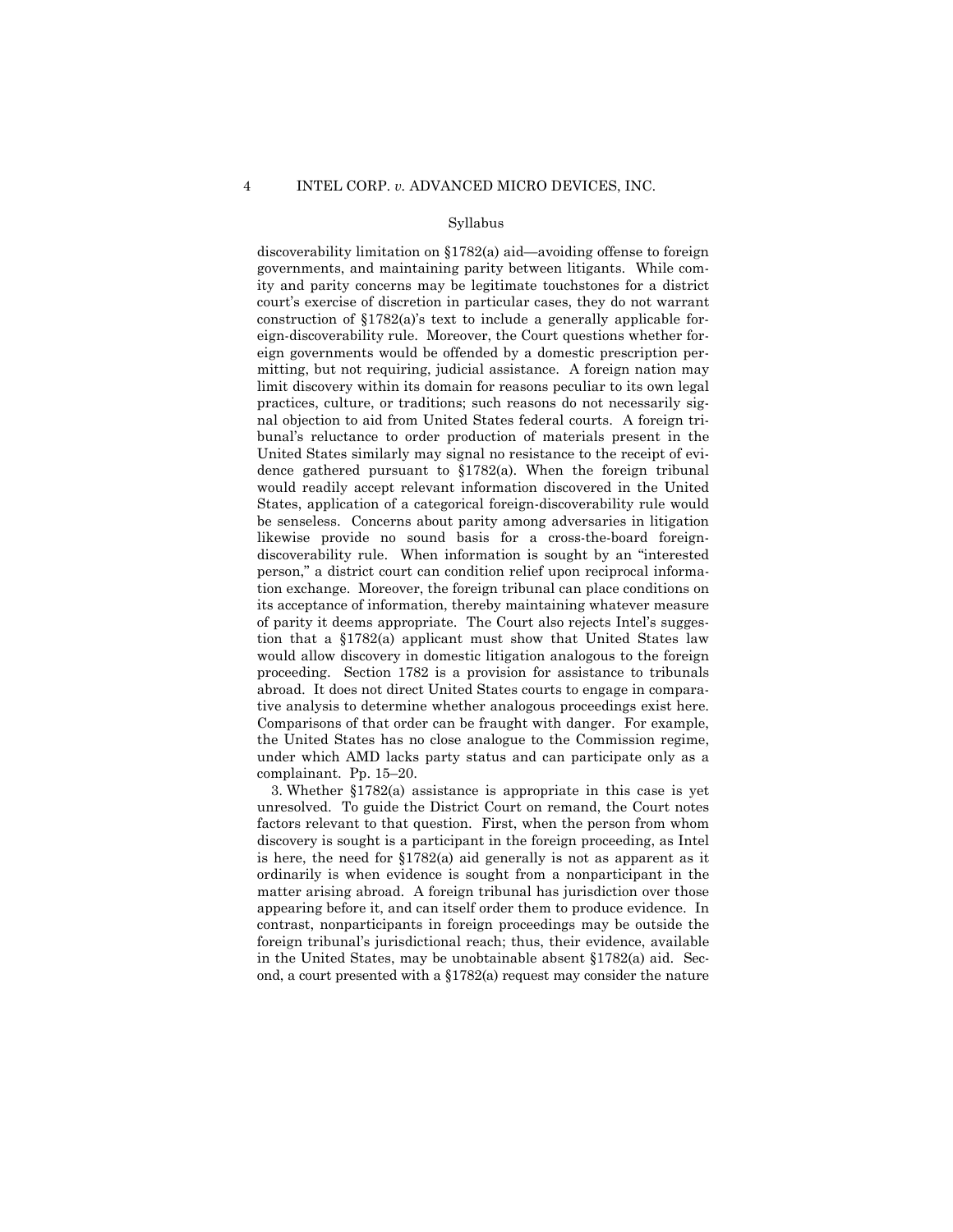of the foreign tribunal, the character of proceedings underway abroad, and the receptivity of the foreign government, court, or agency to federal-court judicial assistance. Further, the grounds Intel urged for categorical limitations on  $\S 1782(a)$ 's scope may be relevant in determining whether a discovery order should be granted in a particular case. Specifically, a district court could consider whether the §1782(a) request conceals an attempt to circumvent foreign proofgathering limits or other policies of a foreign country or the United States. Also, unduly intrusive or burdensome requests may be rejected or trimmed. The Court declines, at this juncture, Intel's suggestion that it exercise its supervisory authority to adopt rules barring §1782(a) discovery here. Any such endeavor should await further experience with §1782(a) applications in the lower courts. Several facets of this case remain largely unexplored. While Intel and its *amici* are concerned that granting AMD's application in any part may yield disclosure of confidential information, encourage "fishing expeditions," and undermine the Commission's program offering prosecutorial leniency for admissions of wrongdoing, no one has suggested that AMD's complaint to the Commission is pretextual. Nor has it been shown that §1782(a)'s preservation of legally applicable privileges and the controls on discovery available under Federal Rule of Civil Procedure 26(b)(2) and (c) would be ineffective to prevent discovery of Intel's confidential information. The Court leaves it to the courts below, applying closer scrutiny, to assure an airing adequate to determine what, if any, assistance is appropriate. Pp. 20–23.

#### 292 F. 3d 664, affirmed.

GINSBURG, J., delivered the opinion of the Court, in which REHNQUIST, C. J., and STEVENS, KENNEDY, SOUTER, and THOMAS, JJ., joined. SCALIA, J., filed an opinion concurring in the judgment. BREYER, J., filed a dissenting opinion. O'CONNOR, J., took no part in the consideration or decision of the case.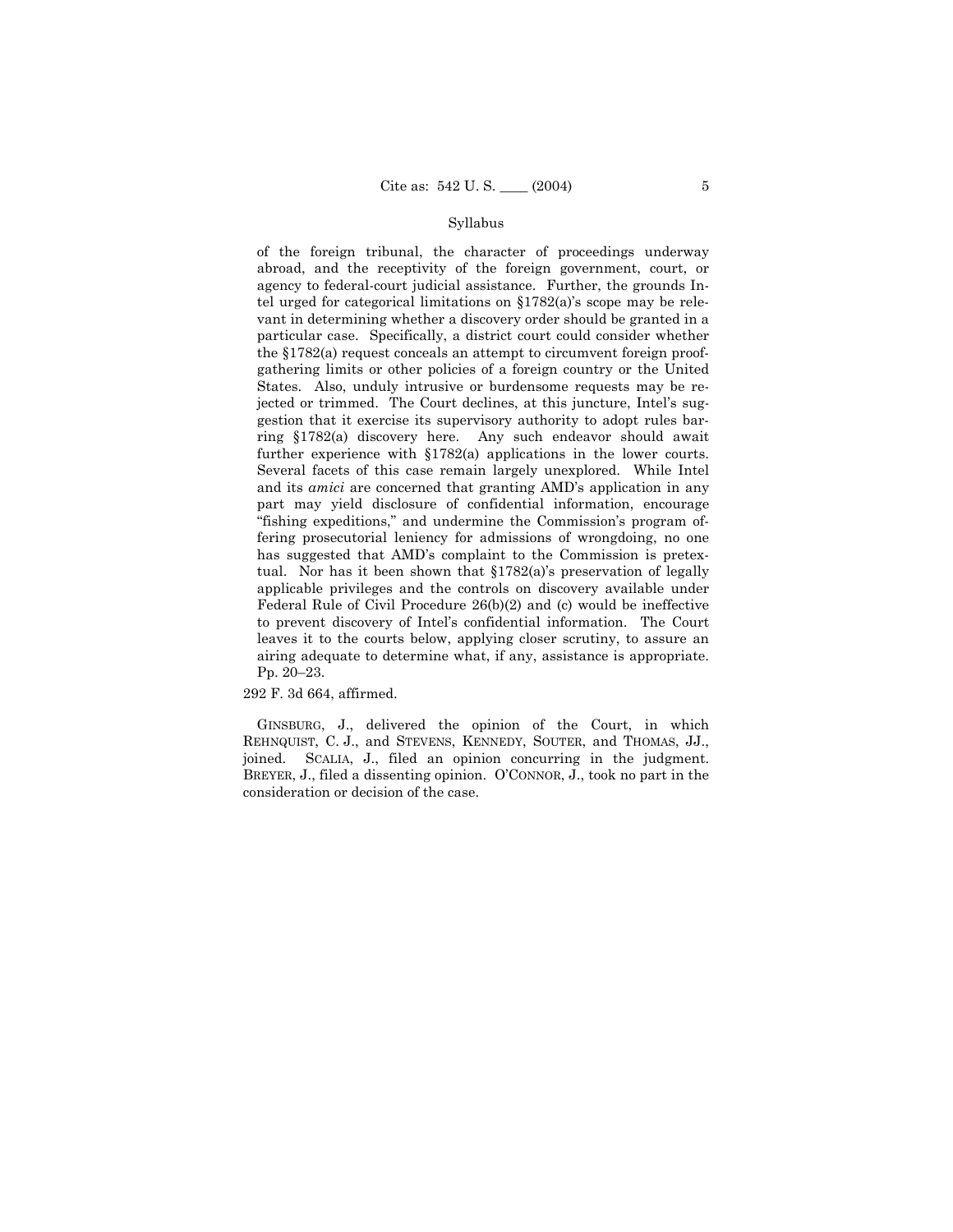NOTICE: This opinion is subject to formal revision before publication in the preliminary print of the United States Reports. Readers are requested to notify the Reporter of Decisions, Supreme Court of the United States, Wa ington, D. C. 20543, of any typographical or other formal errors, in order that corrections may be made before the preliminary print goes to press.

## **SUPREME COURT OF THE UNITED STATES**  $\frac{1}{2}$  ,  $\frac{1}{2}$  ,  $\frac{1}{2}$  ,  $\frac{1}{2}$  ,  $\frac{1}{2}$  ,  $\frac{1}{2}$

### No. 02–572  $\frac{1}{2}$  ,  $\frac{1}{2}$  ,  $\frac{1}{2}$  ,  $\frac{1}{2}$  ,  $\frac{1}{2}$  ,  $\frac{1}{2}$  ,  $\frac{1}{2}$

# INTEL CORPORATION, PETITIONER *v.* ADVANCED MICRO DEVICES, INC.

## ON WRIT OF CERTIORARI TO THE UNITED STATES COURT OF APPEALS FOR THE NINTH CIRCUIT

### [June 21, 2004]

## JUSTICE GINSBURG delivered the opinion of the Court.

This case concerns the authority of federal district courts to assist in the production of evidence for use in a foreign or international tribunal. In the matter before us, respondent Advanced Micro Devices, Inc. (AMD) filed an antitrust complaint against petitioner Intel Corporation (Intel) with the Directorate-General for Competition of the Commission of the European Communities (European Commission or Commission). In pursuit of that complaint, AMD applied to the United States District Court for the Northern District of California, invoking 28 U. S. C. §1782(a), for an order requiring Intel to produce potentially relevant documents. Section 1782(a) provides that a federal district court "may order" a person "resid[ing]" or "found" in the district to give testimony or produce documents "for use in a proceeding in a foreign or international tribunal . . . upon the application of any interested person."

Concluding that §1782(a) did not authorize the requested discovery, the District Court denied AMD's application. The Court of Appeals for the Ninth Circuit reversed that determination and remanded the case, instructing the District Court to rule on the merits of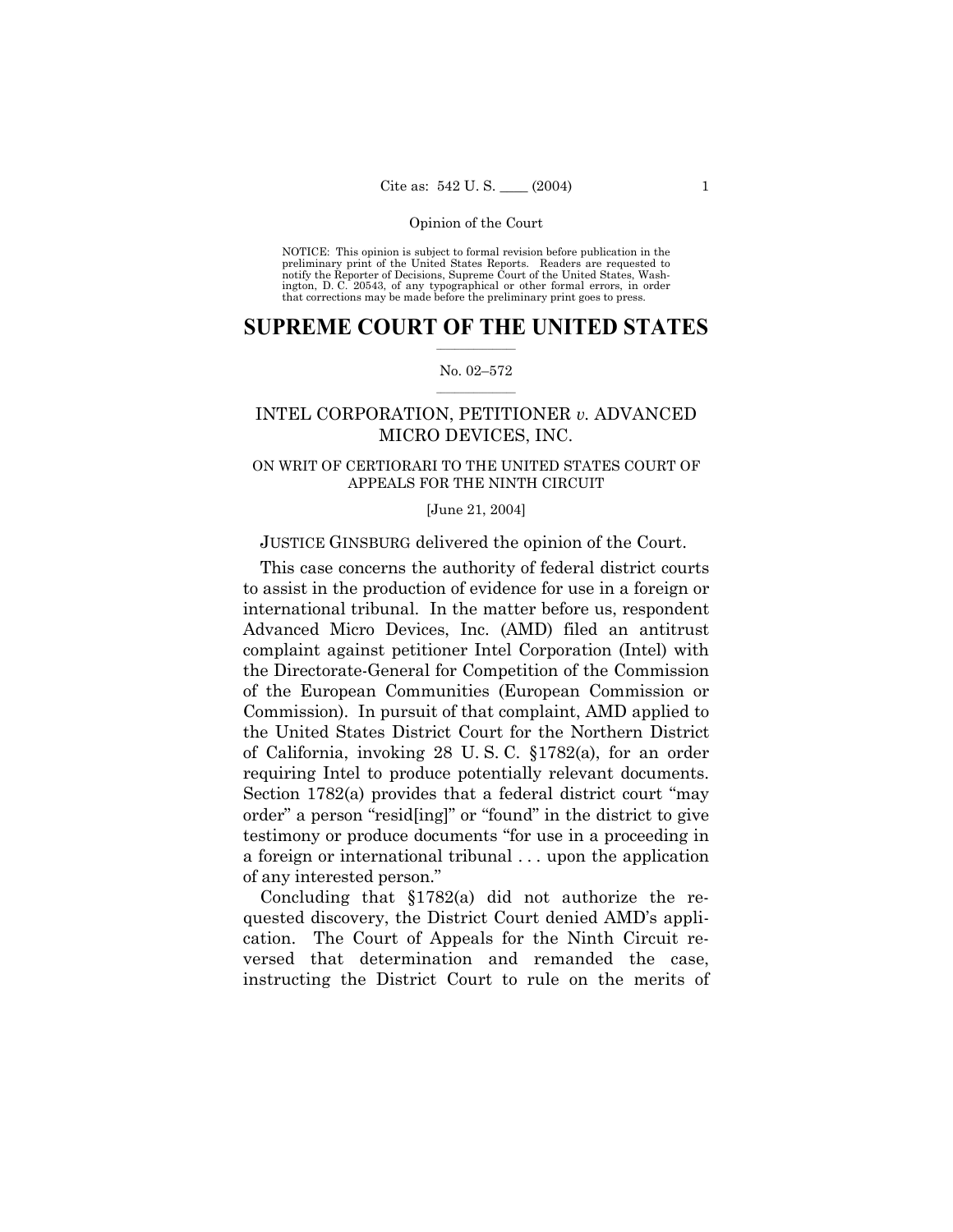AMD's application. In accord with the Court of Appeals, we hold that the District Court had authority under §1782(a) to entertain AMD's discovery request. The statute, we rule, does not categorically bar the assistance AMD seeks: (1) A complainant before the European Commission, such as AMD, qualifies as an "interested person" within  $$1782(a)$ 's compass; (2) the Commission is a §1782(a) "tribunal" when it acts as a first-instance decisionmaker; (3) the "proceeding" for which discovery is sought under §1782(a) must be in reasonable contemplation, but need not be "pending" or "imminent"; and (4) §1782(a) contains no threshold requirement that evidence sought from a federal district court would be discoverable under the law governing the foreign proceeding. We caution, however, that §1782(a) authorizes, but does not require, a federal district court to provide judicial assistance to foreign or international tribunals or to "interested person[s]" in proceedings abroad. Whether such assistance is appropriate in this case is a question yet unresolved. To guide the District Court on remand, we suggest considerations relevant to the disposition of that question.

## I A

Section 1782 is the product of congressional efforts, over the span of nearly 150 years, to provide federal-court assistance in gathering evidence for use in foreign tribunals. Congress first provided for federal-court aid to foreign tribunals in 1855; requests for aid took the form of letters rogatory forwarded through diplomatic channels. See Act of Mar. 2, 1855, ch. 140, §2, 10 Stat. 630 (circuit court may appoint "a United States commissioner designated . . . to make the examination of witnesses" on receipt of a letter rogatory from a foreign court); Act of Mar. 3, 1863, ch. 95, §1, 12 Stat. 769 (authorizing district courts to respond to letters rogatory by compelling witnesses here to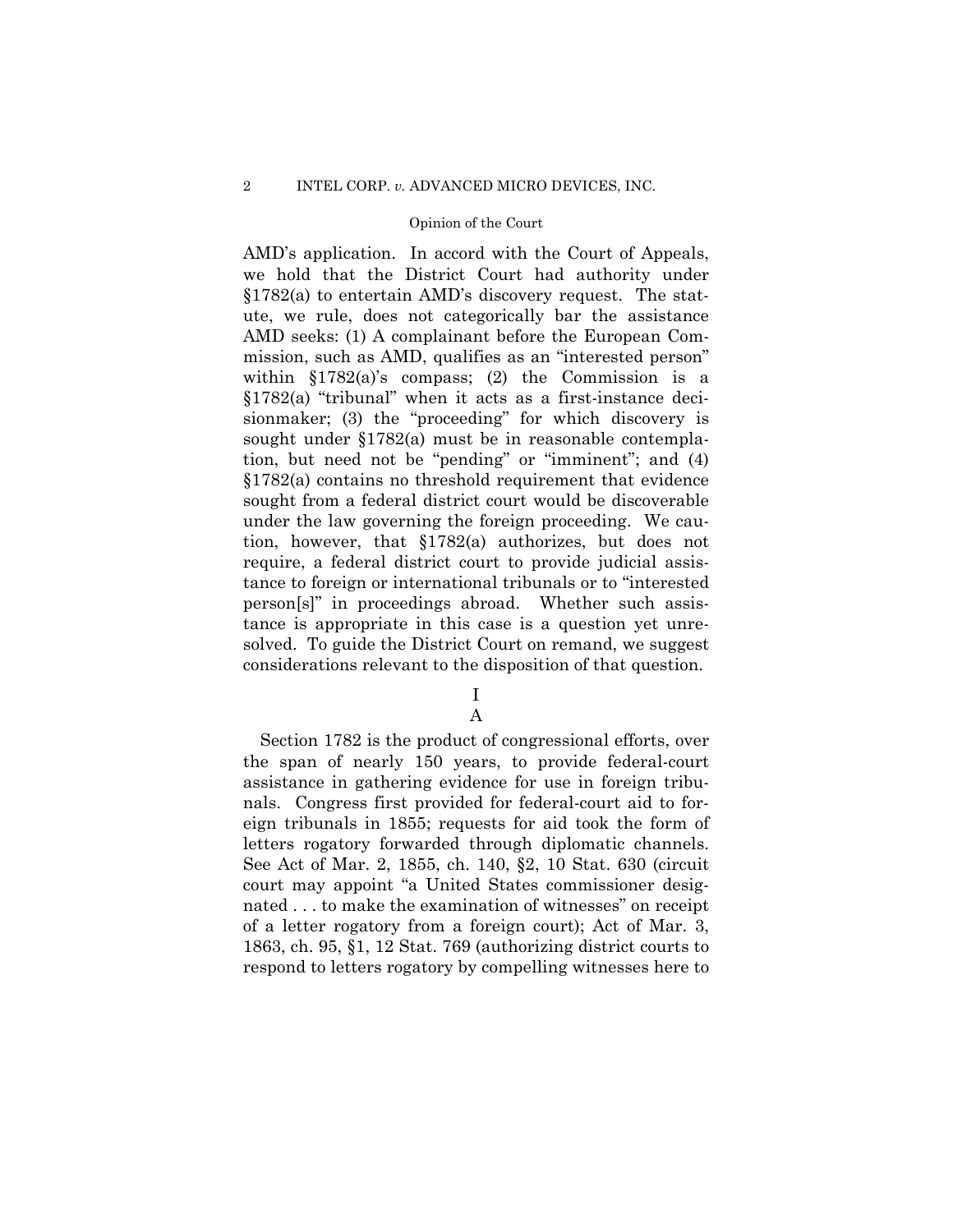provide testimony for use abroad in "suit[s] for the recovery of money or property").<sup>1</sup> In 1948, Congress substantially broadened the scope of assistance federal courts could provide for foreign proceedings. That legislation, codified as §1782, eliminated the prior requirement that the government of a foreign country be a party or have an interest in the proceeding. The measure allowed district courts to designate persons to preside at depositions "to be used in *any civil action* pending in any court in a foreign country with which the United States is at peace." Act of June 25, 1948, ch. 646, §1782, 62 Stat. 949 (emphasis added). The next year, Congress deleted "civil action" from §1782's text and inserted "judicial proceeding." Act of May 24, 1949, ch. 139, §93, 63 Stat. 103. See generally, Jones, International Judicial Assistance: Procedural Chaos and a Program for Reform, 62 Yale L. J. 515 (1953).

In 1958, prompted by the growth of international commerce, Congress created a Commission on International Rules of Judicial Procedure (Rules Commission) to "investigate and study existing practices of judicial assistance and cooperation between the United States and foreign countries with a view to achieving improvements." Act of Sept. 2, Pub. L. 85–906, §2, 72 Stat. 1743; S. Rep. No. 2392, 85th Cong., 2d Sess., p. 3 (1958); Smit, International Litigation under the United States Code, 65 Colum. L. Rev. 1015–1016 (1965) (hereinafter Smit, International Litigation). Six years later, in 1964, Congress unanimously adopted legislation recommended by the Rules

<sup>&</sup>lt;sup>1</sup>"[A] *letter rogatory* is the request by a domestic court to a foreign court to take evidence from a certain witness." Jones, International Judicial Assistance: Procedural Chaos and a Program for Reform, 62 Yale L. J. 515, 519 (1953). See Smit, International Litigation under the United States Code, 65 Colum. L. Rev. 1015, 1027 (1965) (hereinafter Smit, International Litigation) (noting foreign courts' use of letters rogatory to request evidence-gathering aid from United States courts).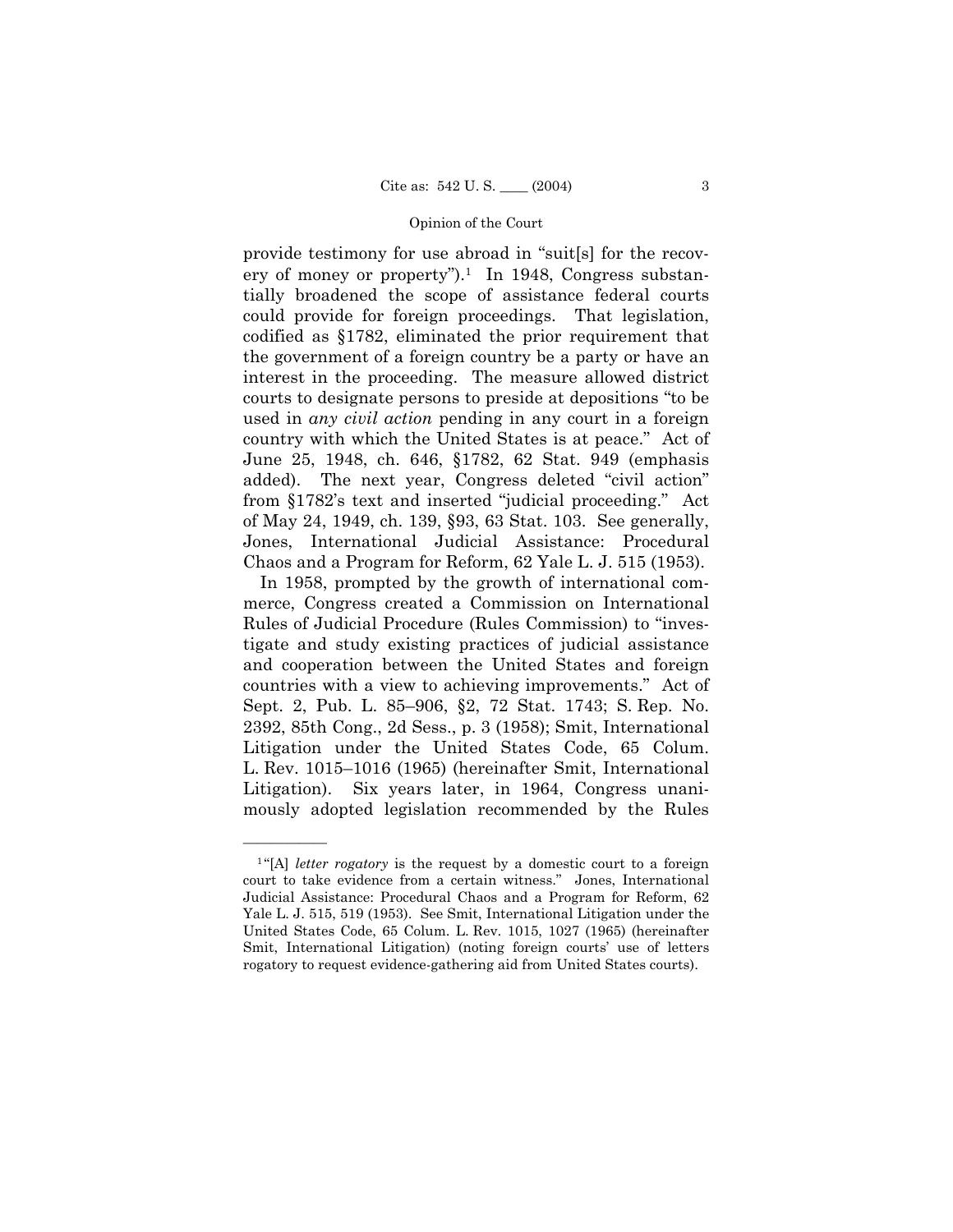Commission;2 the legislation included a complete revision of §1782. See Act of Oct. 3, Pub. L. 88–619, §9, 78 Stat. 997; Smit, International Litigation 1026–1035.

As recast in 1964, §1782 provided for assistance in obtaining documentary and other tangible evidence as well as testimony. Notably, Congress deleted the words "in any judicial proceeding *pending* in any court in a foreign country," and replaced them with the phrase "in a proceeding in a foreign or international tribunal." Brief for United States as *Amicus Curiae* 6, 4a–5a (emphasis added). While the accompanying Senate Report does not account discretely for the deletion of the word "pending,"3 it explains that Congress introduced the word "tribunal" to ensure that "assistance is not confined to proceedings before conventional courts," but extends also to "administrative and quasi-judicial proceedings." S. Rep. No. 1580, 88th Cong., 2d Sess., p. 7 (1964); see H. R. Rep. No. 1052, 88th Cong., 1st Sess., p. 9 (1963) (same). Congress further amended §1782(a) in 1996 to add, after the reference to "foreign or international tribunal," the words "including criminal investigations conducted before formal accusation." National Defense Authorization Act for Fiscal Year 1996, Pub. L. 104–106, §1342(b), 110 Stat. 486. Section 1782(a)'s current text reads:

"The district court of the district in which a person resides or is found may order him to give his testi-

<sup>2</sup>The Rules Commission also drafted amendments to the Federal Rules of Civil and Criminal Procedure and a Uniform Interstate and International Procedure Act, recommended for adoption by individual States. See Fourth Annual Report of the Commission on International Rules of Judicial Procedure, H. R. Doc. No. 88, 88th Cong., 1st Sess., 2

<sup>(1963). 3</sup>See Smit, International Litigation 1026–1027, n. 72 (commenting that Congress eliminated the word "pending" in order "to facilitate the gathering of evidence prior to the institution of litigation abroad").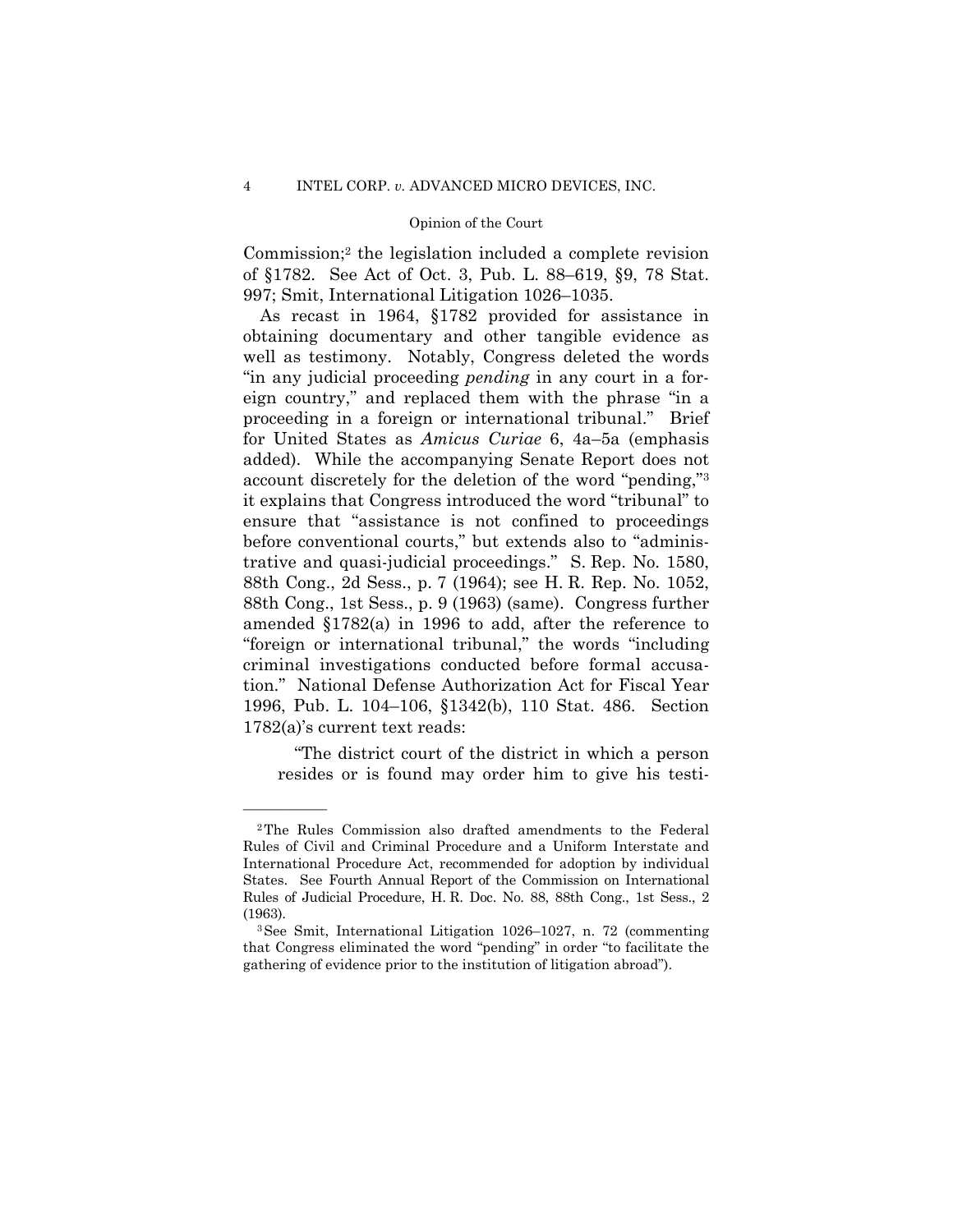mony or statement or to produce a document or other thing for use in a proceeding in a foreign or international tribunal, including criminal investigations conducted before formal accusation. The order may be made pursuant to a letter rogatory issued, or request made, by a foreign or international tribunal or upon the application of any interested person  $\dots$ . The order may prescribe the practice and procedure, which may be in whole or part the practice and procedure of the foreign country or the international tribunal, for taking the testimony or statement or producing the document or other thing . . . [or may be] the Federal Rules of Civil Procedure.

"A person may not be compelled to give his testimony or statement or to produce a document or other thing in violation of any legally applicable privilege."

B

AMD and Intel are "worldwide competitors in the microprocessor industry." 292 F. 3d 664, 665 (CA9 2002). In October 2000, AMD filed an antitrust complaint with the Directorate-General for Competition (DG-Competition) of the European Commission. *Ibid.;* App. 41. "The European Commission is the executive and administrative organ of the European Communities." Brief for Commission of European Communities as *Amicus Curiae* 1 (hereinafter European Commission *Amicus Curiae*). The Commission exercises responsibility over the wide range of subject areas covered by the European Union treaty; those areas include the treaty provisions, and regulations thereunder, governing competition. See *ibid.;* Consolidated Versions of Treaty on European Union and Treaty Establishing European Community, Arts. 81 and 82, 2002 O. J. (C 325) 33, 64–65, 67 (hereinafter EC Treaty). The DG-Competition, operating under the Commission's aegis, is the European Union's primary antitrust law enforcer. European Com-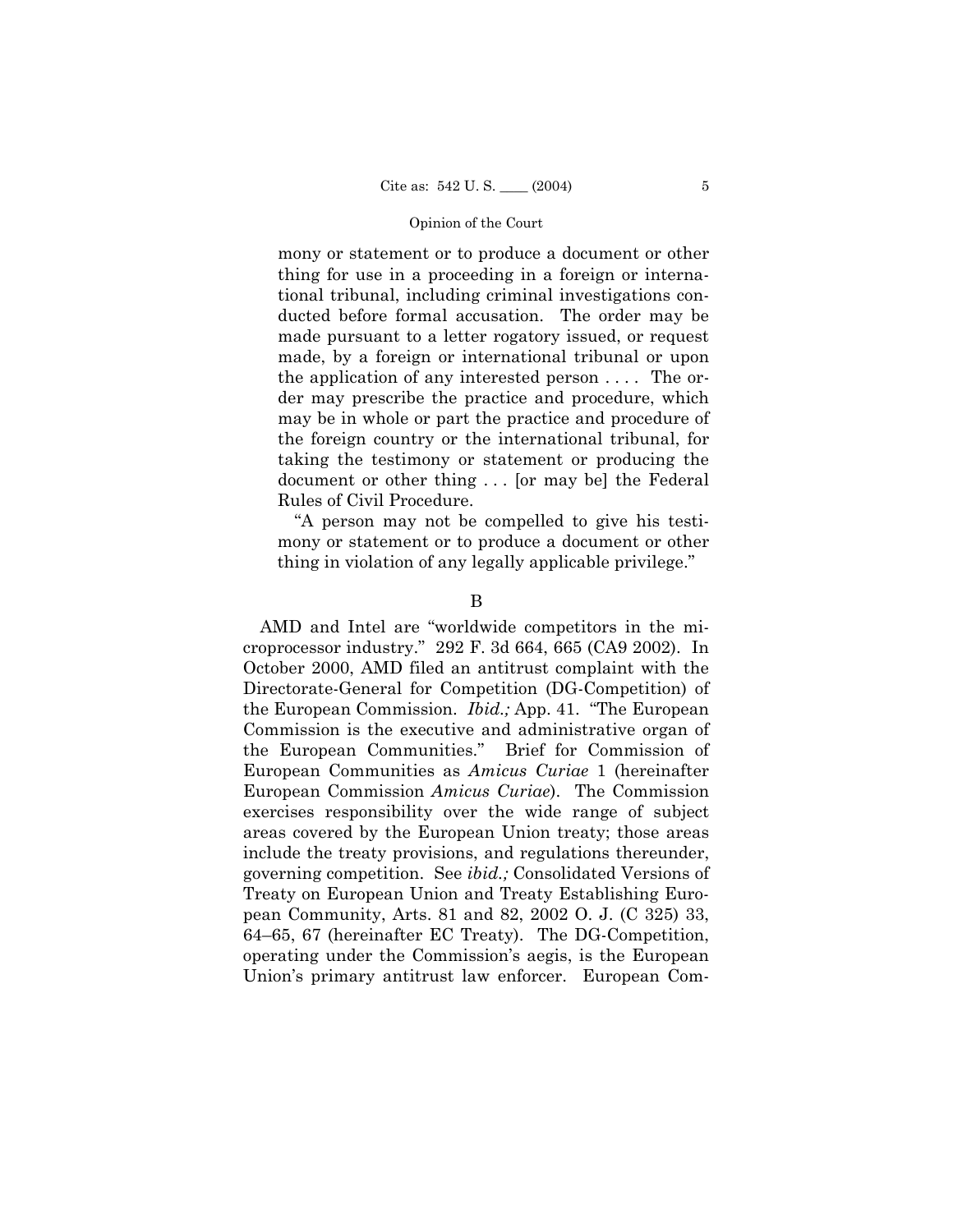mission *Amicus Curiae* 2. Within the DG-Competition's domain are anticompetitive agreements (Art. 81) and abuse of dominant market position (Art. 82). *Ibid.;* EC Treaty 64–65.

AMD's complaint alleged that Intel, in violation of European competition law, had abused its dominant position in the European market through loyalty rebates, exclusive purchasing agreements with manufacturers and retailers, price discrimination, and standard-setting cartels. App. 40–43; Brief for Petitioner 13. AMD recommended that the DG-Competition seek discovery of documents Intel had produced in a private antitrust suit, titled *Intergraph Corp.* v. *Intel Corp.,* brought in a Federal District Court in Alabama. 3 F. Supp. 2d 1255 (ND Ala. 1998), vacated 195 F. 3d 1346 (CA Fed. 1999), remanded, 88 F. Supp. 2d 1288 (ND Ala. 2000), aff'd 253 F. 3d 695 (CA Fed. 2001); App. 111; App. to Pet. for Cert. 13a–14a.4 After the DG-Competition declined to seek judicial assistance in the United States, AMD, pursuant to §1782(a), petitioned the District Court for the Northern District of California5 for an order directing Intel to produce documents discovered in the *Intergraph* litigation and on file in the federal court in Alabama. App. to Pet. for Cert. 13a– 14a. AMD asserted that it sought the materials in connection with the complaint it had filed with the European Commission. *Ibid.*<sup>6</sup>

<sup>4</sup>The Alabama federal court granted summary judgment in Intel's favor in the *Intergraph* litigation, and the Court of Appeals for the Federal Circuit affirmed. See 253 F. 3d, at 699. A protective order, imposed by the Alabama federal court, governs the confidentiality of all discovery in that case. App. 72–73.<br><sup>5</sup>Both Intel and AMD are headquartered in the Northern District of

California. *Id.*, at 113.<br><sup>6</sup>AMD's complaint to the Commission alleges, *inter alia*, "that Intel

has monopolized the worldwide market for Windows-capable i.e. x86, microprocessors." *Id.*, at 55–56. The documents from the *Intergraph*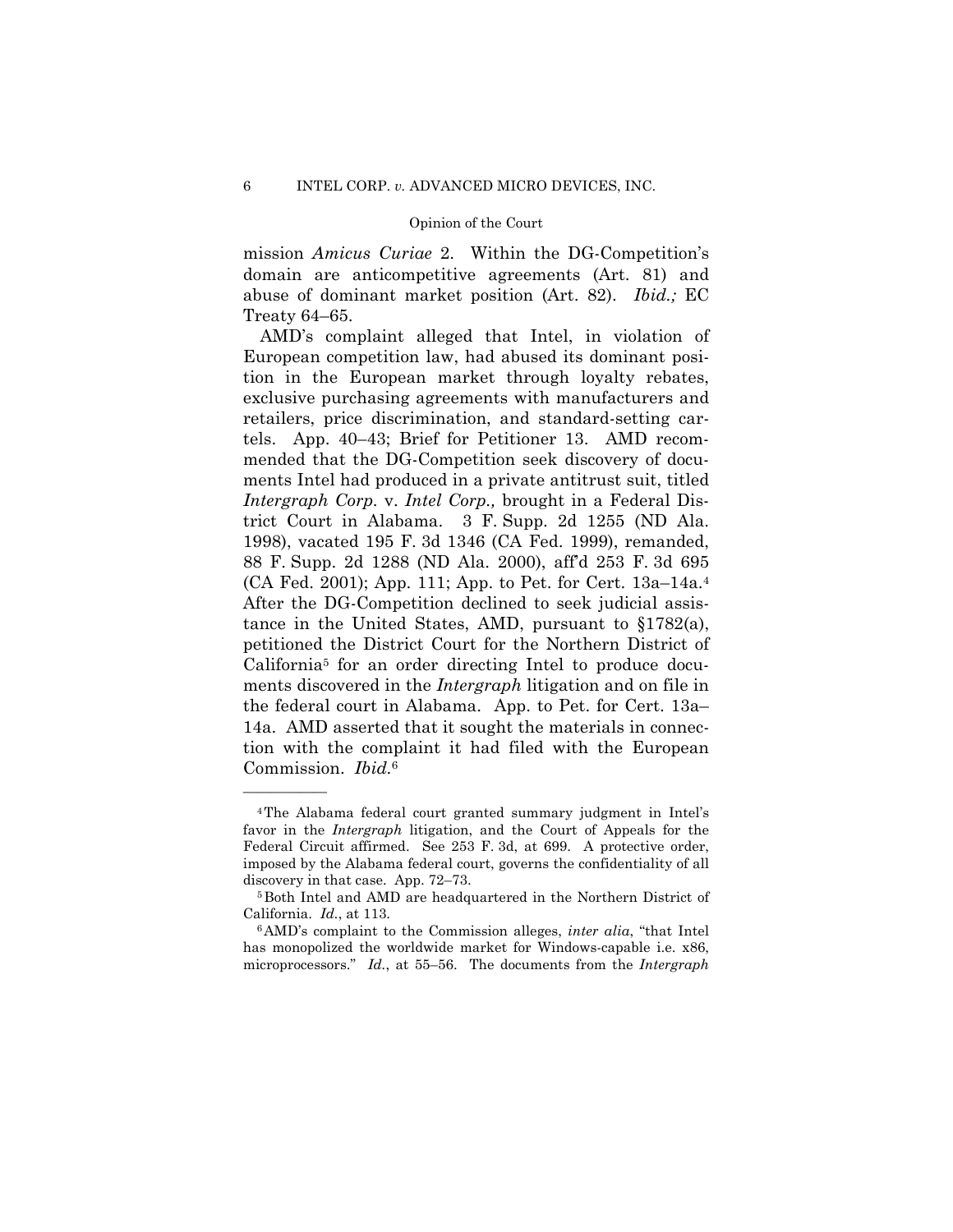The District Court denied the application as "[un]supported by applicable authority." *Id.*, at 15a. Reversing that determination, the Court of Appeals for the Ninth Circuit remanded the case for disposition on the merits. 292 F. 3d, at 669. The Court of Appeals noted two points significant to its decision: §1782(a) includes matters before "'bodies of a quasi-judicial or administrative nature,'" *id.,* at 667 (quoting *In re Letters Rogatory from Tokyo District,* 539 F. 2d 1216, 1218–1219 (CA9 1976)); and, since 1964, the statute's text has contained "[no] requirement that the proceeding be 'pending,'" *ibid.*  (quoting *United States* v. *Sealed 1, Letter of Request for Legal Assistance from the Deputy Prosecutor Gen. of Russian Federation,* 235 F. 3d 1200, 1204 (CA9 2000)); see *supra*, at 4. A proceeding judicial in character, the Ninth Circuit further observed, was a likely sequel to the European Commission's investigation: "[The European Commission is] a body authorized to enforce the EC Treaty with written, binding decisions, enforceable through fines and penalties. [The Commission's] decisions are appealable to the Court of First Instance and then to the [European] Court of Justice. Thus, the proceeding for which discovery is sought is, at minimum, one leading to quasijudicial proceedings." 292 F. 3d, at 667; see *infra*, at 9–11 (presenting synopsis of Commission proceedings and judicial review of Commission decisions).

The Court of Appeals rejected Intel's argument that §1782(a) called for a threshold showing that the documents AMD sought in the California federal court would have been discoverable by AMD in the European Commis-

litigation relate to: "(a) the market within which Intel x86 microprocessors compete; (b) the power that Intel enjoys within that market; (c) actions taken by Intel to preserve and enhance its position in the market; and (d) the impact of the actions taken by Intel to preserve and enhance its market position." App. 55.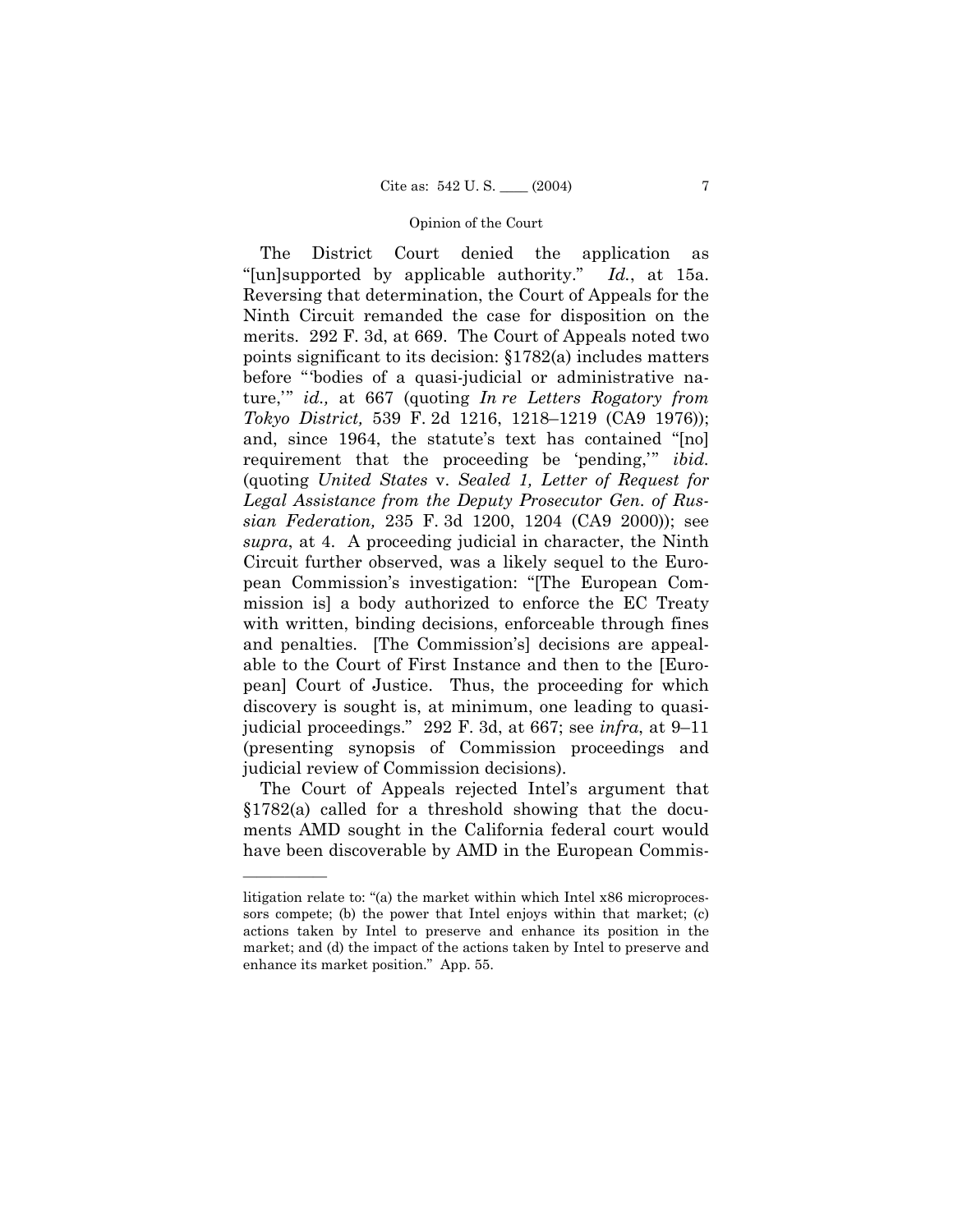sion investigation had those documents been located within the Union. 292 F. 3d, at 668. Acknowledging that other Courts of Appeals had construed §1782(a) to include a "foreign-discoverability" rule, the Ninth Circuit found "nothing in the plain language or legislative history of Section 1782, including its 1964 and 1996 amendments, to require a threshold showing [by] the party seeking discovery that what is sought be discoverable in the foreign proceeding," *id.*, at 669. A foreign-discoverability threshold, the Court of Appeals added, would disserve §1782(a)'s twin aims of "providing efficient assistance to participants in international litigation and encouraging foreign countries by example to provide similar assistance to our courts." *Ibid.* 

On remand, a Magistrate Judge found AMD's application "overbroad," and recommended an order directing AMD to submit a more specific discovery request confined to documents directly relevant to the European Commission investigation. App. to Brief in Opposition 1a–6a; Brief for Petitioner 15, n. 9. The District Court has stayed further proceedings pending disposition of the questions presented by Intel's petition for certiorari. *Ibid.;* see Order Vacating Hearing Date, No. C 01–7033 MISC JW (ND Cal., Nov. 30, 2003) (stating "Intel may renotice its motion for de novo review of the Magistrate Judge's decision after the Supreme Court issues its ruling").

We granted certiorari, 540 U. S. 1003 (2003), in view of the division among the Circuits on the question whether §1782(a) contains a foreign-discoverability requirement.7

<sup>&</sup>lt;sup>7</sup>The First and Eleventh Circuits have construed  $$1782(a)$  to contain a foreign-discoverability requirement. See *In re Application of Asta Medica, S. A.*, 981 F. 2d 1, 7 (CA1 1992); *In re Request for Assistance from Ministry of Legal Affairs of Trinidad and Tobago*, 848 F. 2d 1151, 1156 (CA11 1988). The Fourth and Fifth Circuits have held that no such requirement exists if the §1782(a) applicant is a foreign sovereign.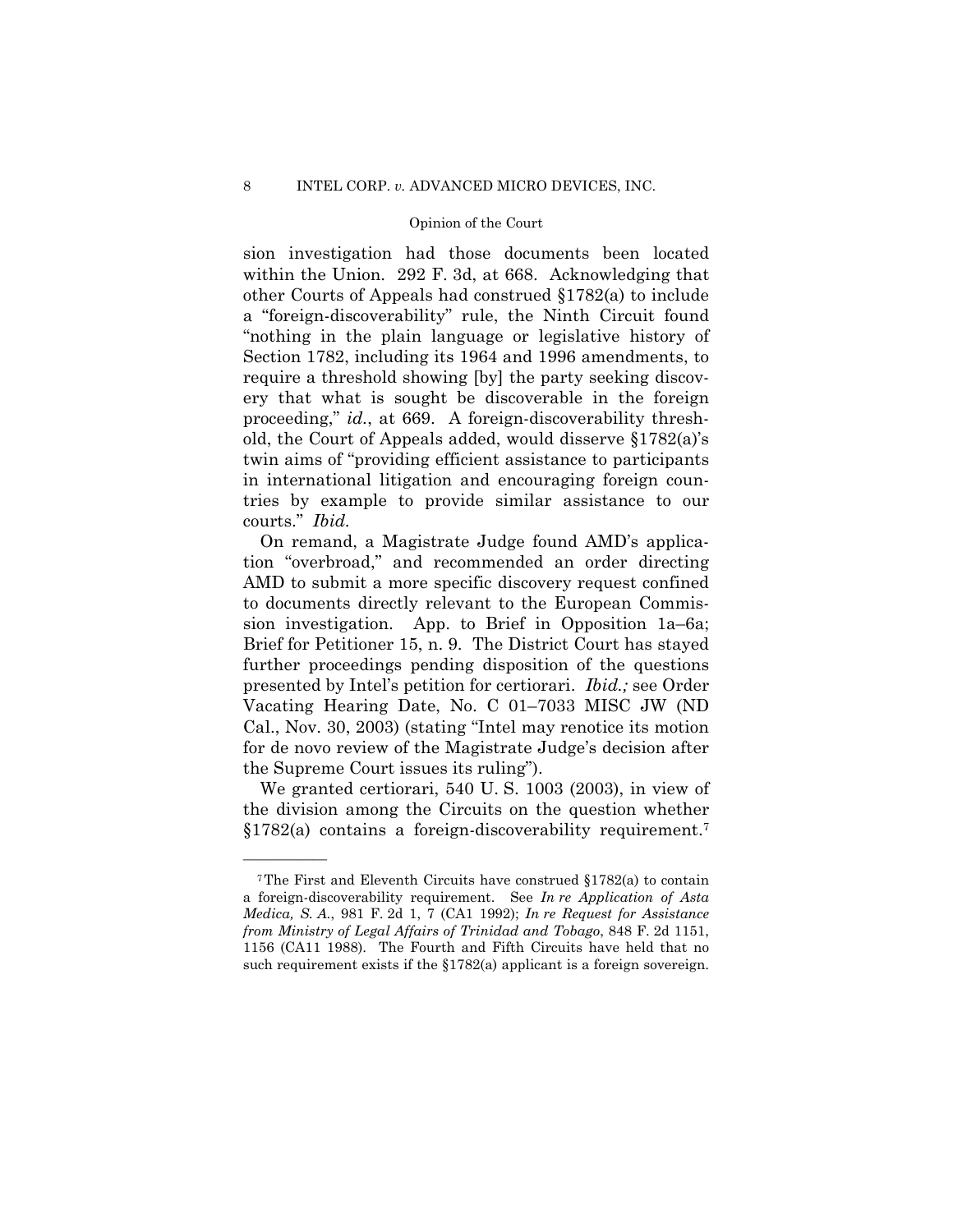We now hold that §1782(a) does not impose such a requirement. We also granted review on two other questions. First, does §1782(a) make discovery available to complainants, such as AMD, who do not have the status of private "litigants" and are not sovereign agents? See Pet. for Cert. (i). Second, must a "proceeding" before a foreign "tribunal" be "pending" or at least "imminent" for an applicant to invoke §1782(a) successfully? Compare *In re Letter of Request from Crown Prosecution Serv. of United Kingdom*, 870 F. 2d 686, 691 (CADC 1989) (proceeding must be "within reasonable contemplation"), with *In re Ishihari Chemical Co.*, 251 F. 3d 120, 125 (CA2 2001) (proceeding must be "imminent—very likely to occur and very soon to occur"); *In re International Judicial Assistance (Letter Rogatory) for Federative Republic of Brazil*, 936 F. 2d 702, 706 (CA2 1991) (same). Answering "yes" to the first question and "no" to the second, we affirm the Ninth Circuit's judgment.

# II

To place this case in context, we sketch briefly how the European Commission, acting through the DG-Competition, enforces European competition laws and regulations. The DG-Competition's "overriding responsibility" is to conduct investigations into alleged violations of the European Union's competition prescriptions. See European Commission *Amicus Curiae* 6. On receipt of a complaint or *sua sponte*, the DG-Competition conducts a preliminary investigation. *Ibid.* In that investigation, the

See *In re Letter of Request from Amtsgericht Ingolstadt, F. R. G.,* 82 F. 3d 590, 592 (CA4 1996); *In re Letter Rogatory from First Court of First Instance in Civil Matters, Caracas, Venezuela*, 42 F. 3d 308, 310– 311 (CA5 1995). In alignment with the Ninth Circuit, the Second and Third Circuits have rejected a foreign-discoverability requirement. See *In re Application of Gianoli Aldunate*, 3 F. 3d 54, 59–60 (CA2 1993); *In re Bayer AG*, 146 F. 3d 188, 193–194 (CA3 1998).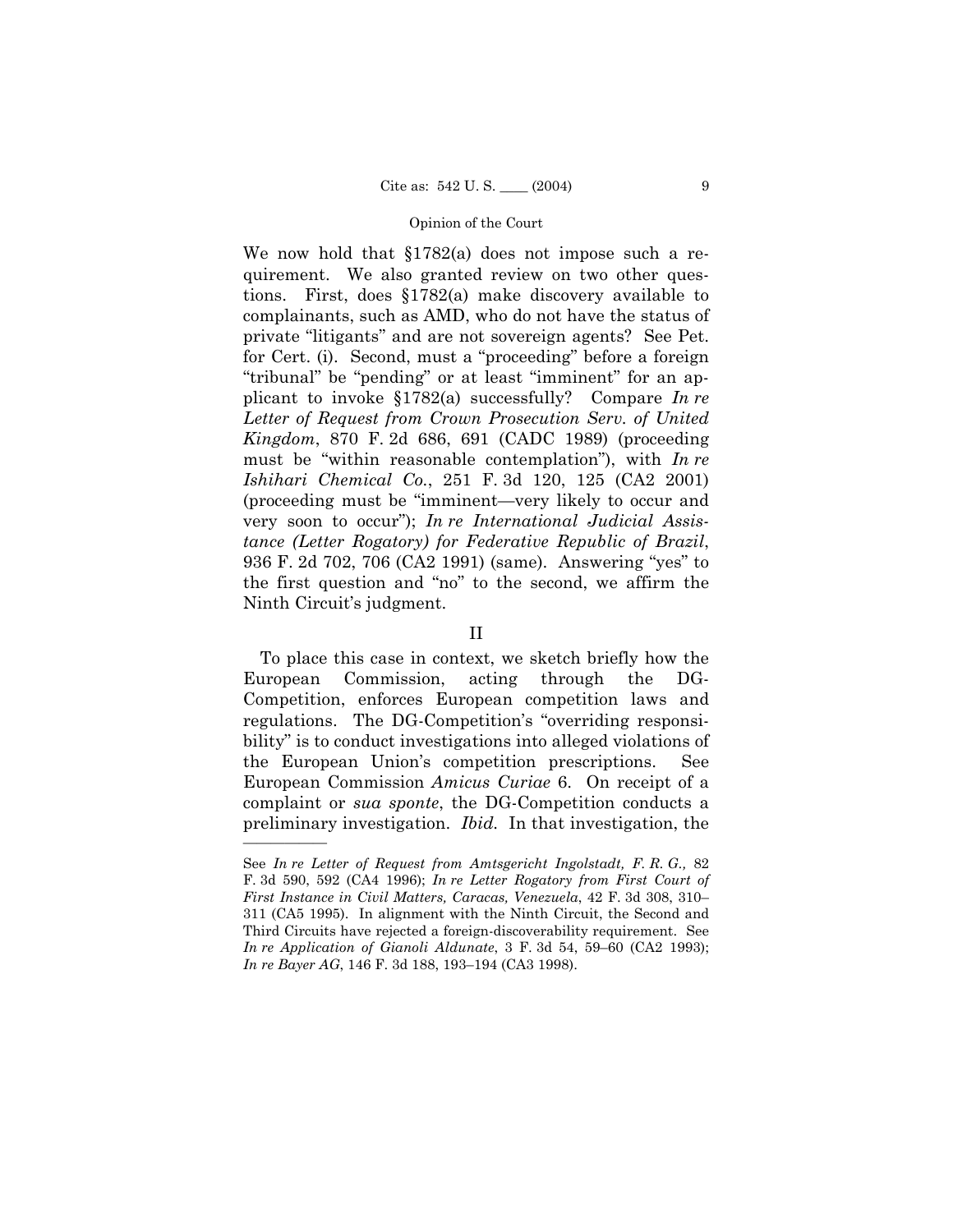DG-Competition "may take into account information provided by a complainant, and it may seek information directly from the target of the complaint." *Ibid.* "Ultimately, DG Competition's preliminary investigation results in a formal written decision whether to pursue the complaint. If [the DG-Competition] declines to proceed, that decision is subject to judicial review" by the Court of First Instance and, ultimately, by the court of last resort for European Union matters, the Court of Justice for the European Communities (European Court of Justice). *Id.,*  at 7; App. 50; see, *e.g.*, case T–241/97, *Stork Amsterdam BV* v. *Commission*, 2000 E. C. R. II–309, [2000] 5 C. M. L. R. 31 (Ct. 1st Instance 2000) (annulling Commission's rejection of a complaint).8

If the DG-Competition decides to pursue the complaint, it typically serves the target of the investigation with a formal "statement of objections" and advises the target of its intention to recommend a decision finding that the target has violated European competition law. European Commission *Amicus Curiae* 7. The target is entitled to a hearing before an independent officer, who provides a report to the DG-Competition. *Ibid.;* App. 18–27. Once the DG-Competition has made its recommendation, the European Commission may "dismis[s] the complaint, or issu[e] a decision finding infringement and imposing penalties." European Commission *Amicus Curiae* 7. The Commission's final action dismissing the complaint or holding the target liable is subject to review in the Court of First Instance and the European Court of Justice. *Ibid.;* 

<sup>8</sup>The Court of First Instance, which is "attached to the [European] Court of Justice," was established "to improve the judicial protection of individual interests, particularly in cases requiring the examination of complex facts, whilst at the same time reducing the workload of the [European] Court of Justice." C. Kerse, E. C. Antitrust Procedure 37 (3d ed. 1994).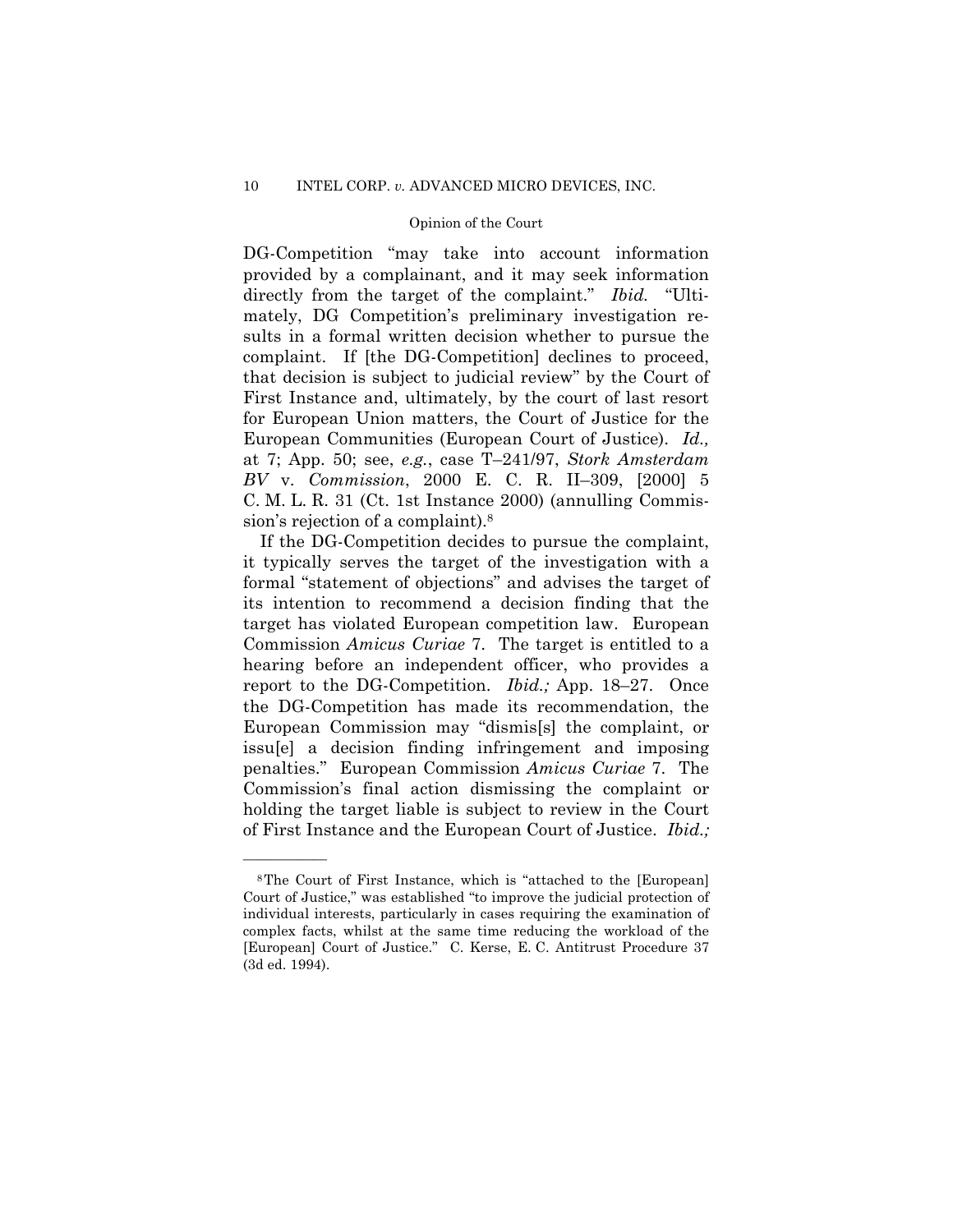App. 52–53, 89–90.

——————

Although lacking formal "party" or "litigant" status in Commission proceedings, the complainant has significant procedural rights. Most prominently, the complainant may submit to the DG-Competition information in support of its allegations, and may seek judicial review of the Commission's disposition of a complaint. See European Commission *Amicus Curiae* 7–8, and n. 5; *Stork Amsterdam*, [2000] E. C. R. II, at 328–329, ¶¶ 51–53.

# III

As "in all statutory construction cases, we begin [our examination of §1782] with the language of the statute." *Barnhart* v. *Sigmon Coal Co.,* 534 U. S. 438, 450 (2002). The language of §1782(a), confirmed by its context, our examination satisfies us, warrants this conclusion: The statute authorizes, but does not require, a federal district court to provide assistance to a complainant in a European Commission proceeding that leads to a dispositive ruling, *i.e.*, a final administrative action both responsive to the complaint and reviewable in court.9 Accordingly, we reject the categorical limitations Intel would place on the statute's reach.

## A

We turn first to Intel's contention that the catalog of "interested person[s]" authorized to apply for judicial assistance under §1782(a) includes only "litigants, foreign sovereigns, and the designated agents of those sover-

<sup>9</sup>The dissent suggests that the Commission "more closely resembles a prosecuting authority, say, the Department of Justice's Antitrust Division, than an administrative agency that adjudicates cases, say, the Federal Trade Commission." *Post*, at 4. That is a questionable suggestion in view of the European Commission's authority to determine liability and impose penalties, dispositions that will remain final unless overturned by the European courts. See *supra*, at 10.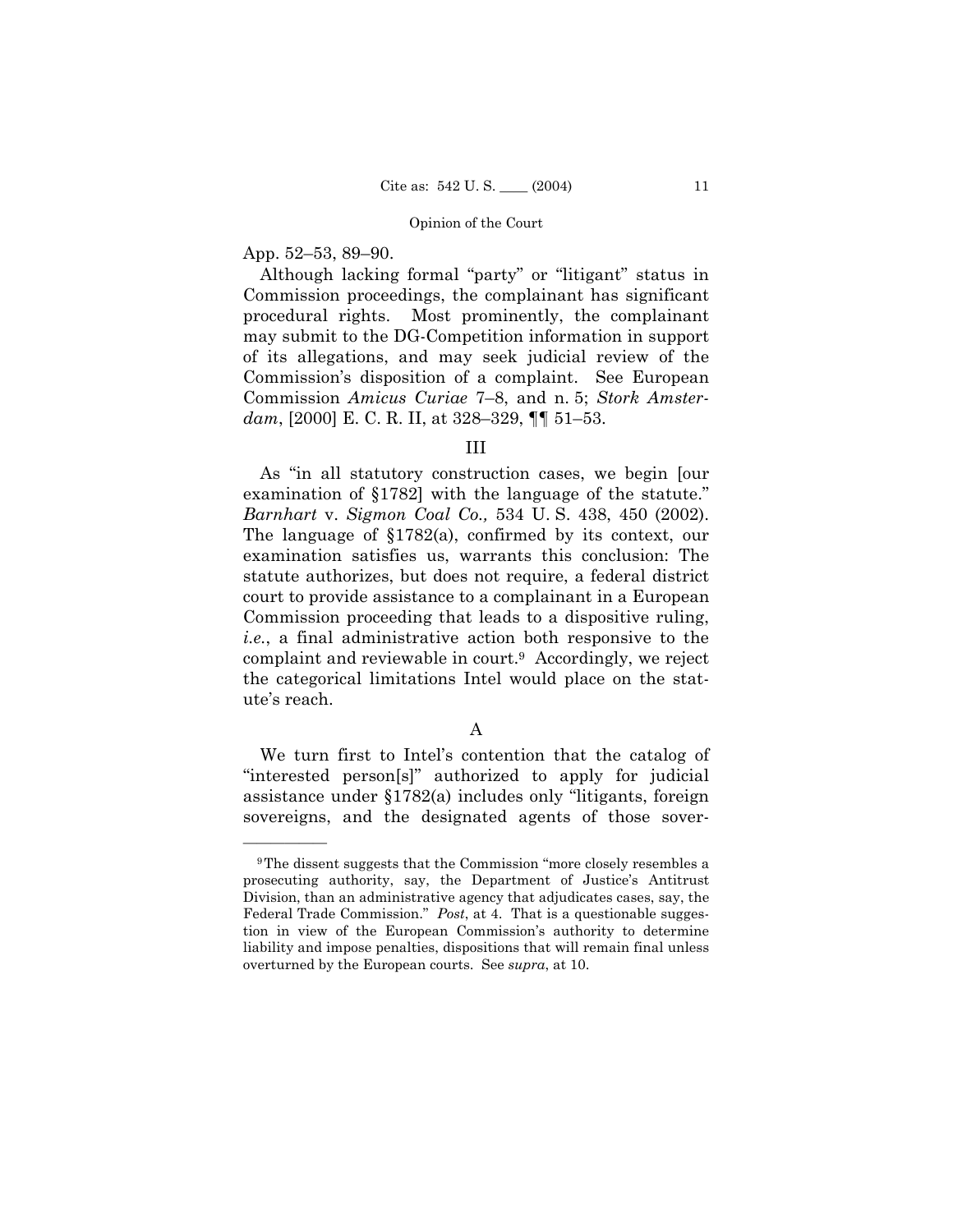eigns," and excludes AMD, a mere complainant before the Commission, accorded only "limited rights." Brief for Petitioner 10–11, 24, 26–27. Highlighting §1782's caption, "[a]ssistance to foreign and international tribunals and to *litigants* before such tribunals," Intel urges that the statutory phrase "any interested person" should be read, correspondingly, to reach only "litigants." *Id.*, at 24 (internal quotation marks omitted, emphasis in original).

The caption of a statute, this Court has cautioned, "cannot undo or limit that which the [statute's] text makes plain." *Trainmen* v. *Baltimore & Ohio R. Co.,* 331 U. S. 519, 529 (1947). The text of §1782(a), "upon the application of any interested person," plainly reaches beyond the universe of persons designated "litigant." No doubt litigants are included among, and may be the most common example of, the "interested person[s]" who may invoke §1782; we read §1782's caption to convey no more. See, *e.g.*, *Whitman* v. *American Trucking Assns., Inc.,* 531 U. S. 457, 482–483 (2001) (rejecting narrow reading of 42 U. S. C. §7511(a) based on caption in light of "specifically" broader coverage of provision's text).

The complainant who triggers a European Commission investigation has a significant role in the process. As earlier observed, see *supra*, at 11, in addition to prompting an investigation, the complainant has the right to submit information for the DG-Competition's consideration, and may proceed to court if the Commission discontinues the investigation or dismisses the complaint. App. 52–53. Given these participation rights, a complainant "possess[es] a reasonable interest in obtaining [judicial] assistance," and therefore qualifies as an "interested person" within any fair construction of that term. See Smit, International Litigation 1027 ("any interested person" is "intended to include not only litigants before foreign or international tribunals, but also foreign and international officials as well as any other person whether he be designated by foreign law or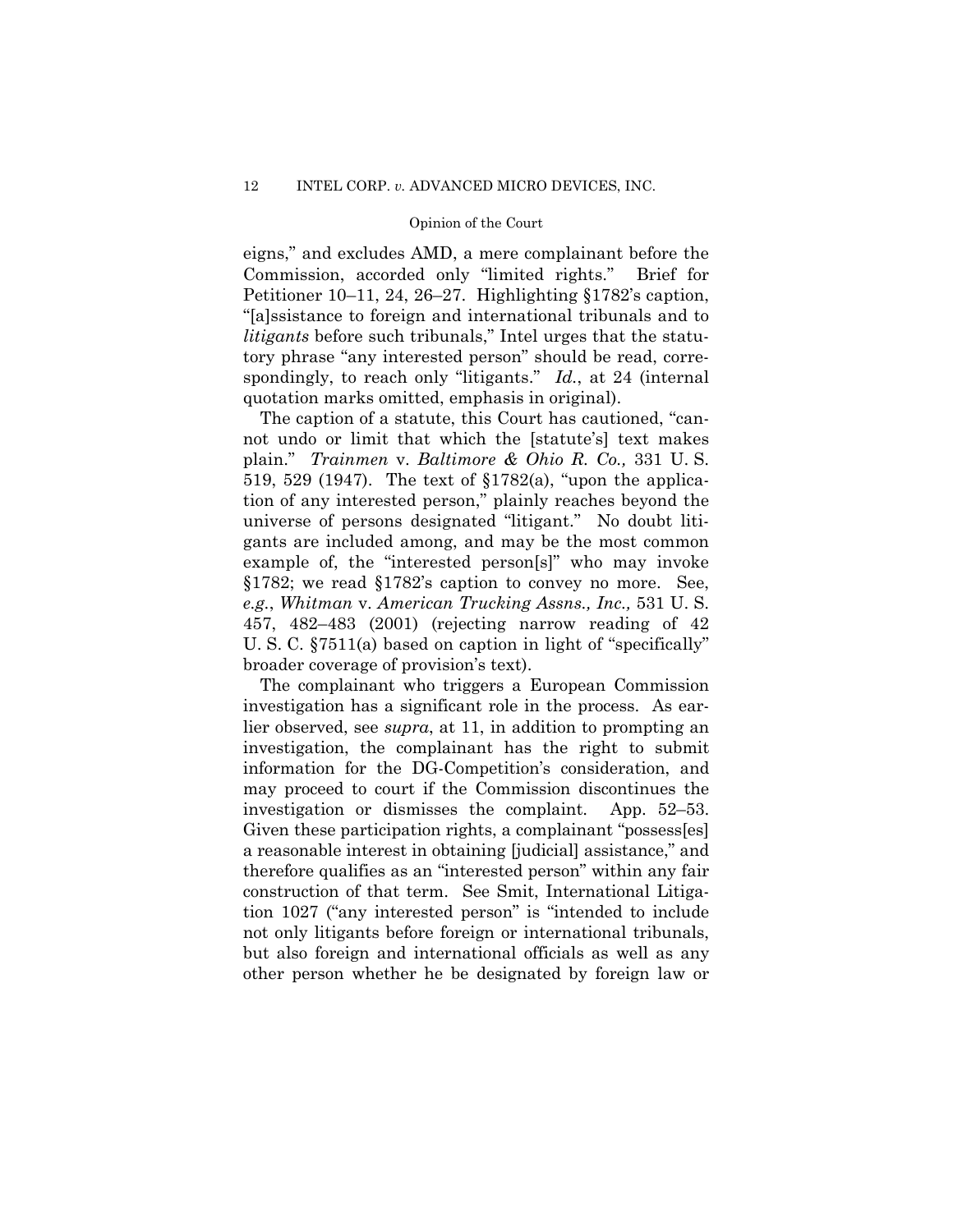international convention or merely possess a reasonable interest in obtaining the assistance").10

## B

We next consider whether the assistance in obtaining documents here sought by an "interested person" meets the specification "for use in a foreign or international tribunal." Beyond question the reviewing authorities, both the Court of First Instance and the European Court of Justice, qualify as tribunals. But those courts are not proof-taking instances. Their review is limited to the record before the Commission. See Tr. of Oral Arg. 17. Hence, AMD could "use" evidence in the reviewing courts only by submitting it to the Commission in the current, investigative stage.

Moreover, when Congress established the Commission on International Rules of Judicial Procedure in 1958, see *supra*, at 3–4, it instructed the Rules Commission to recommend procedural revisions "for the rendering of assistance to foreign courts *and quasi-judicial agencies*." §2, 72

<sup>10</sup>The term "interested person," Intel notes, also appears in 28 U. S. C. §1696(a), a provision enacted concurrently with the 1964 revision of §1782. Brief for Petitioner 27. Section 1696(a) authorizes federal district courts to "order service . . . of any document issued in connection with a [foreign] proceeding" pursuant to a request made by the foreign tribunal "or upon application of any interested person." Intel reasons that "[t]he class of private parties qualifying as 'interested persons' for [service] purposes *must* of course be limited to litigants, because private parties . . . cannot serve 'process' unless they have filed suit." *Ibid.* (emphasis in original). Section 1696(a), however, is not limited to service of *process;* it allows service of "any document" issued in connection with a foreign proceeding. As the Government points out by way of example: "[I]f the European Commission's procedures were revised to require a complainant to serve its complaint on a target company, but the complainant's role in the Commission's proceedings otherwise remained unchanged, [§]1696 would authorize the district court to provide that 'interested [person]' with assistance in serving that document." Brief for United States as *Amicus Curiae* 20, n. 11.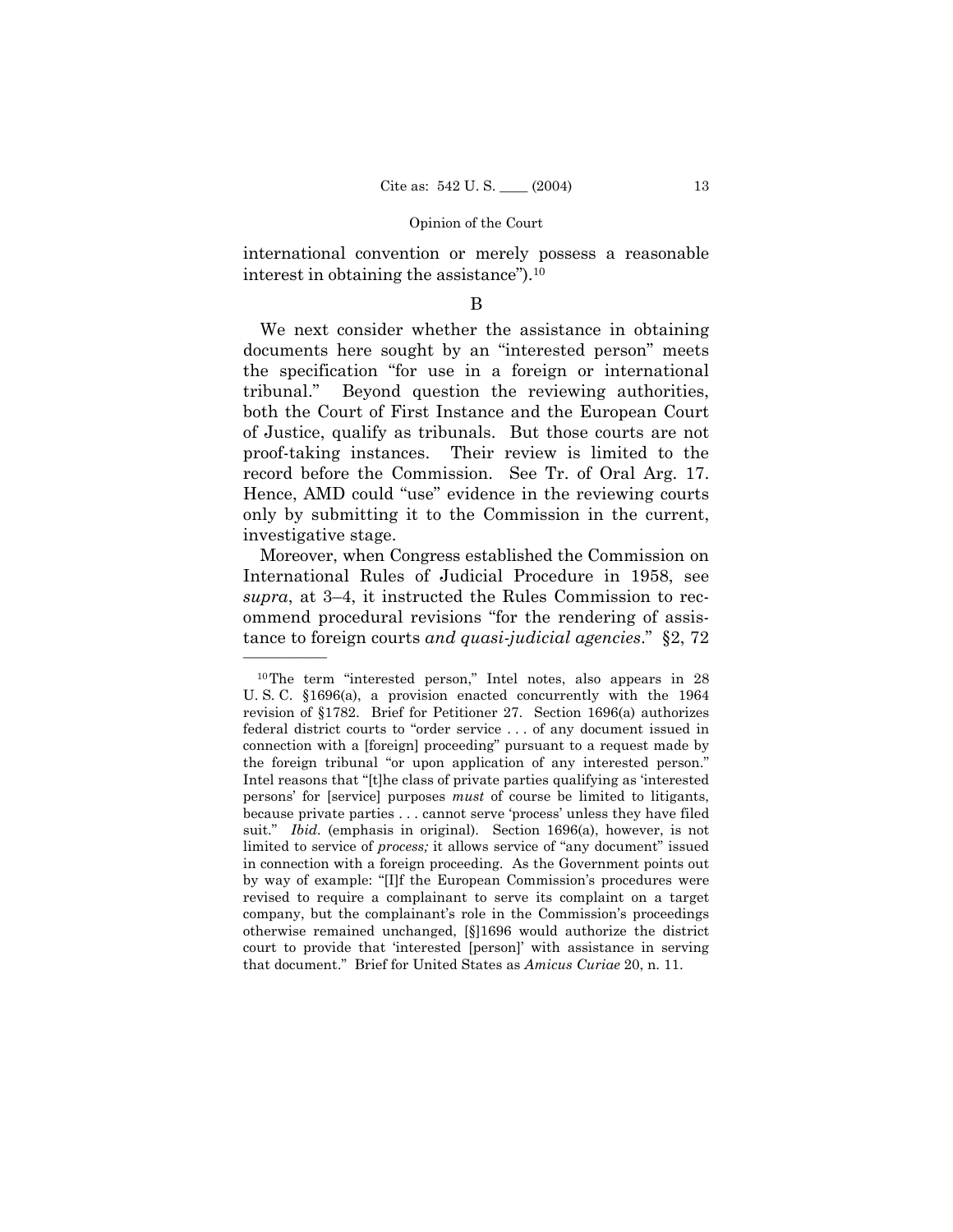Stat. 1743 (emphasis added). Section 1782 had previously referred to "any judicial proceeding." The Rules Commission's draft, which Congress adopted, replaced that term with "a proceeding in a foreign or international tribunal." See *supra*, at 4. Congress understood that change to "provid[e] the possibility of U. S. judicial assistance in connection with [administrative and quasi-judicial proceedings abroad]." S. Rep. No. 1580, at 7–8; see Smit, International Litigation 1026–1027, and nn. 71, 73 ("[t]he term 'tribunal' . . . includes investigating magistrates, administrative and arbitral tribunals, and quasi-judicial agencies, as well as conventional civil, commercial, criminal, and administrative courts"; in addition to affording assistance in cases before the European Court of Justice, §1782, as revised in 1964, "permits the rendition of proper aid in proceedings before the [European] Commission in which the Commission exercises quasi-judicial powers"). See also European Commission *Amicus Curiae* 9 ("[W]hen the Commission acts on DG Competition's final recommendation . . . the investigative function blur[s] into decisionmaking."). We have no warrant to exclude the European Commission, to the extent that it acts as a firstinstance decisionmaker, from §1782(a)'s ambit. See 292 F. 3d, at 667; *supra*, at 11, n. 9.

C

Intel also urges that AMD's complaint has not progressed beyond the investigative stage; therefore, no adjudicative action is currently or even imminently on the Commission's agenda. Brief for Petitioner 27–29.

Section 1782(a) does not limit the provision of judicial assistance to "pending" adjudicative proceedings. In 1964, when Congress eliminated the requirement that a proceeding be "judicial," Congress also deleted the requirement that a proceeding be "pending." See *supra*, at 4. "When Congress acts to amend a statute, we presume it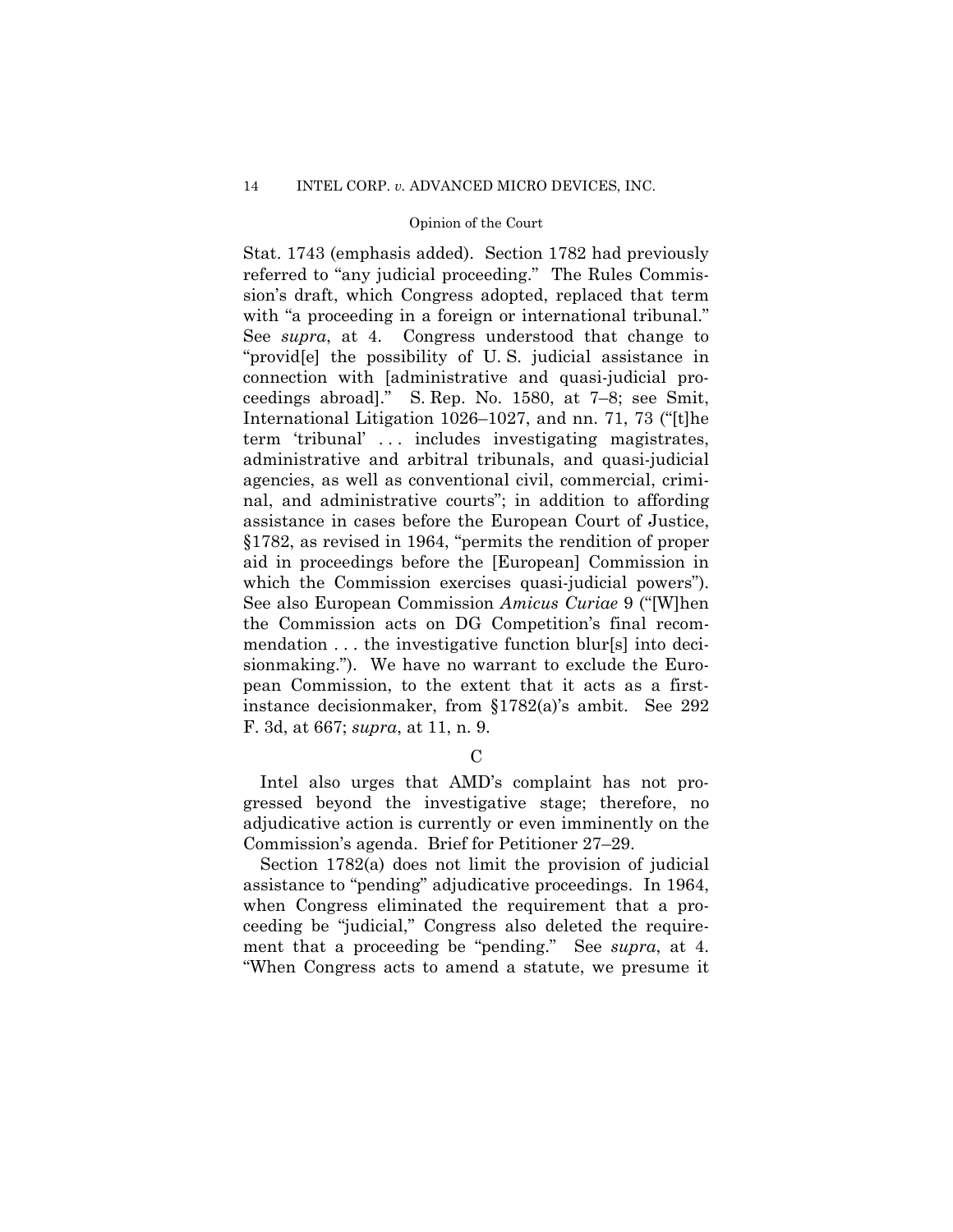intends its amendment to have real and substantial effect." *Stone* v. *INS,* 514 U. S. 386, 397 (1995). The legislative history of the 1964 revision is in sync; it reflects Congress' recognition that judicial assistance would be available "whether the foreign or international proceeding *or investigation* is of a criminal, civil, administrative, or other nature." S. Rep. No. 1580, at 9 (emphasis added).

In 1996, Congress amended §1782(a) to clarify that the statute covers "criminal investigations conducted before formal accusation." See §1342(b), 110 Stat. 486; *supra*, at 4. Nothing suggests that this amendment was an endeavor to rein in, rather than to confirm, by way of example, the broad range of discovery authorized in 1964. See S. Rep. No. 1580, at 7 ("[T]he [district] court[s] have discretion to grant assistance when proceedings are pending before investigating magistrates in foreign countries.").

In short, we reject the view, expressed in *In re Ishihara Chemical Co.,* that §1782 comes into play only when adjudicative proceedings are "pending" or "imminent." See 251 F. 3d, at 125 (proceeding must be "imminent—very likely to occur and very soon to occur" (internal quotation marks omitted)). Instead, we hold that §1782(a) requires only that a dispositive ruling by the Commission, reviewable by the European courts, be within reasonable contemplation. See *Crown Prosecution Serv. of United Kingdom*, 870 F. 2d, at 691; *In re Request for Assistance from Ministry of Legal Affairs of Trinidad and Tobago*, 848 F. 2d 1151, 1155, and n. 9 (CA11 1988); Smit, International Litigation 1026 ("It is not necessary . . . for the [adjudicative] proceeding to be pending at the time the evidence is sought, but only that the evidence is eventually to be used in such a proceeding.").

## D

We take up next the foreign-discoverability rule on which lower courts have divided: Does §1782(a) categorically bar a district court from ordering production of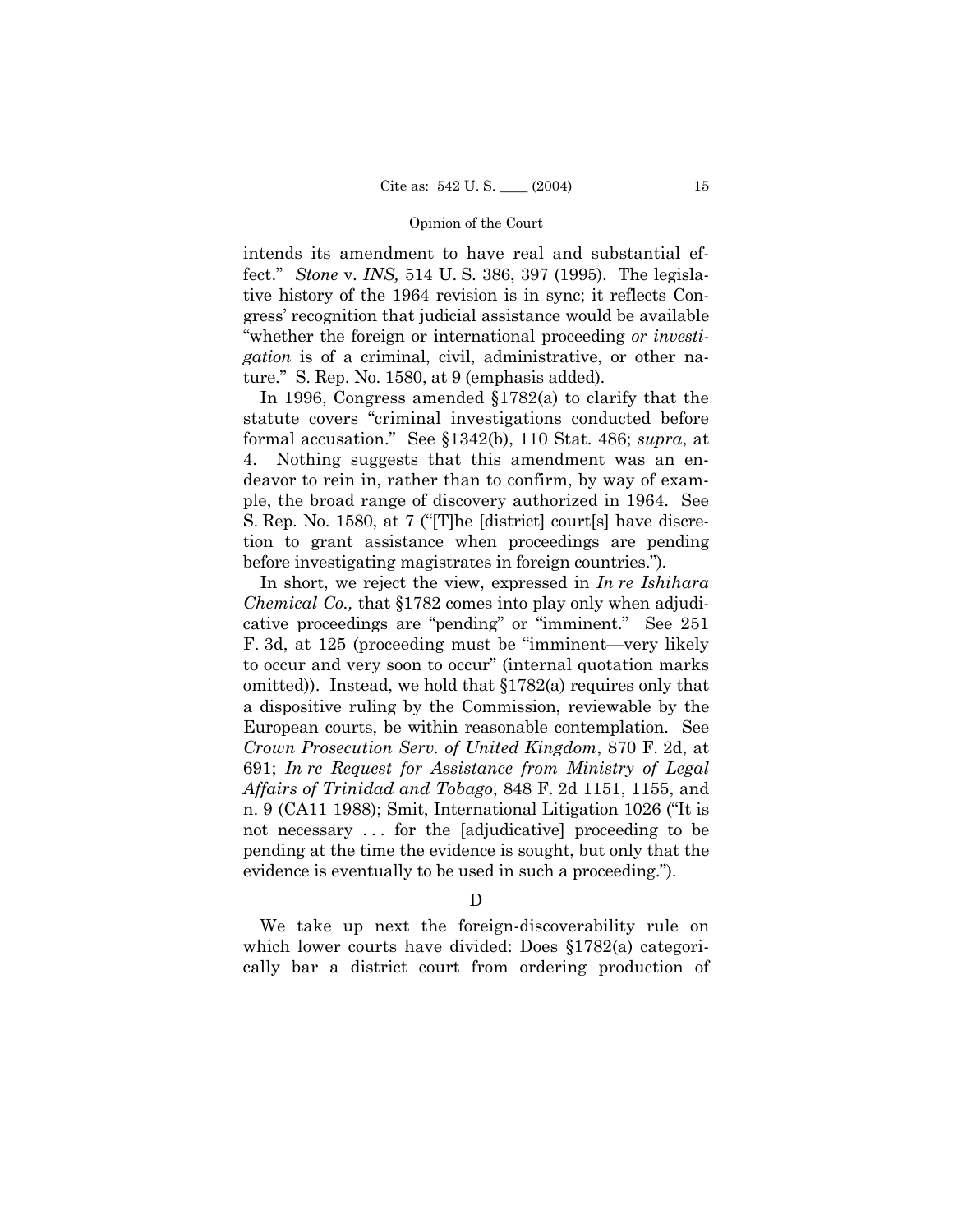documents when the foreign tribunal or the "interested person" would not be able to obtain the documents if they were located in the foreign jurisdiction? See *supra*, at 8–9, and n. 7.

We note at the outset, and count it significant, that §1782(a) expressly shields privileged material: "A person may not be compelled to give his testimony or statement or to produce a document or other thing in violation of any legally applicable privilege." See S. Rep. No. 1580, at 9 ("[N]o person shall be required under the provisions of [§1782] to produce any evidence in violation of an applicable privilege."). Beyond shielding material safeguarded by an applicable privilege, however, nothing in the text of §1782 limits a district court's production-order authority to materials that could be discovered in the foreign jurisdiction if the materials were located there. "If Congress had intended to impose such a sweeping restriction on the district court's discretion, at a time when it was enacting liberalizing amendments to the statute, it would have included statutory language to that effect." *In re Application of Gianoli Aldunate*, 3 F. 3d 54, 59 (CA2 1993); accord *Four Pillars Enterprises Co.* v. *Avery Dennison Corp.*, 308 F. 3d 1075, 1080 (CA9 2002); 292 F. 3d, at 669 (case below); *In re Bayer AG*, 146 F. 3d 188, 193–194 (CA3 1998).<sup>11</sup>

Nor does §1782(a)'s legislative history suggest that Congress intended to impose a blanket foreigndiscoverability rule on the provision of assistance under §1782(a). The Senate Report observes in this regard that

 $11$ Section §1782(a) instructs that a district court's discovery order "may prescribe the practice and procedure, which may be in whole or part the practice and procedure of the foreign country or the international tribunal, for taking the testimony or statement or producing the document or other thing . . . [or may be] the Federal Rules of Civil Procedure." This mode-of-proof-taking instruction imposes no substantive limitation on the discovery to be had.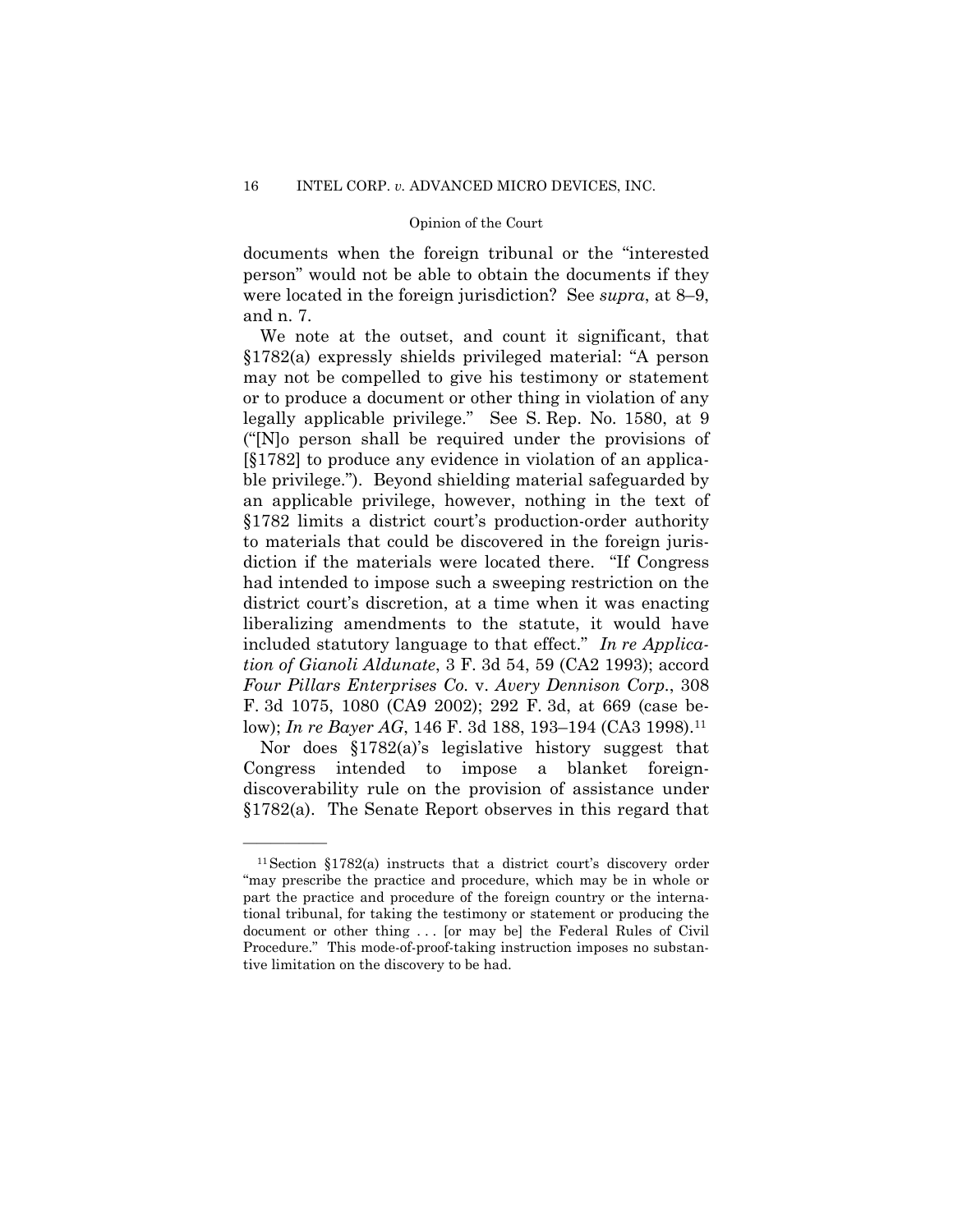§1782(a) "leaves the issuance of an appropriate order to the discretion of the court which, in proper cases, may refuse to issue an order or may impose conditions it deems desirable." S. Rep. No. 1580, at 7.

Intel raises two policy concerns in support of a foreigndiscoverability limitation on §1782(a) aid—avoiding offense to foreign governments, and maintaining parity between litigants. Brief for Petitioner 23–24; Reply Brief 5, 13–14; see *In re Application of Asta Medica, S. A.*, 981 F. 2d 1, 6 (CA1 1992) ("Congress did not seek to place itself on a collision course with foreign tribunals and legislatures, which have carefully chosen the procedures and laws best suited to their concepts of litigation."). While comity and parity concerns may be important as touchstones for a district court's exercise of discretion in particular cases, they do not permit our insertion of a generally applicable foreign-discoverability rule into the text of §1782(a).

We question whether foreign governments would in fact be offended by a domestic prescription permitting, but not requiring, judicial assistance. A foreign nation may limit discovery within its domain for reasons peculiar to its own legal practices, culture, or traditions—reasons that do not necessarily signal objection to aid from United States federal courts. See *Bayer*, 146 F. 3d, at 194 ("[T]here is no reason to assume that because a country has not adopted a particular discovery procedure, it would take offense at its use."); Smit, Recent Developments in International Litigation, 35 S. Tex. L. Rev. 215, 235–236 (1994) (hereinafter Smit, Recent Developments) (same).<sup>12</sup> A foreign tribu-

<sup>12</sup>Most civil-law systems lack procedures analogous to the pretrial discovery regime operative under the Federal Rules of Civil Procedure. See ALI, ALI/Unidroit Principles and Rules of Transnational Civil Procedure, Proposed Final Draft, Rule 22, Comment R–22E (2004) ("Disclosure and exchange of evidence under the civil-law systems are generally more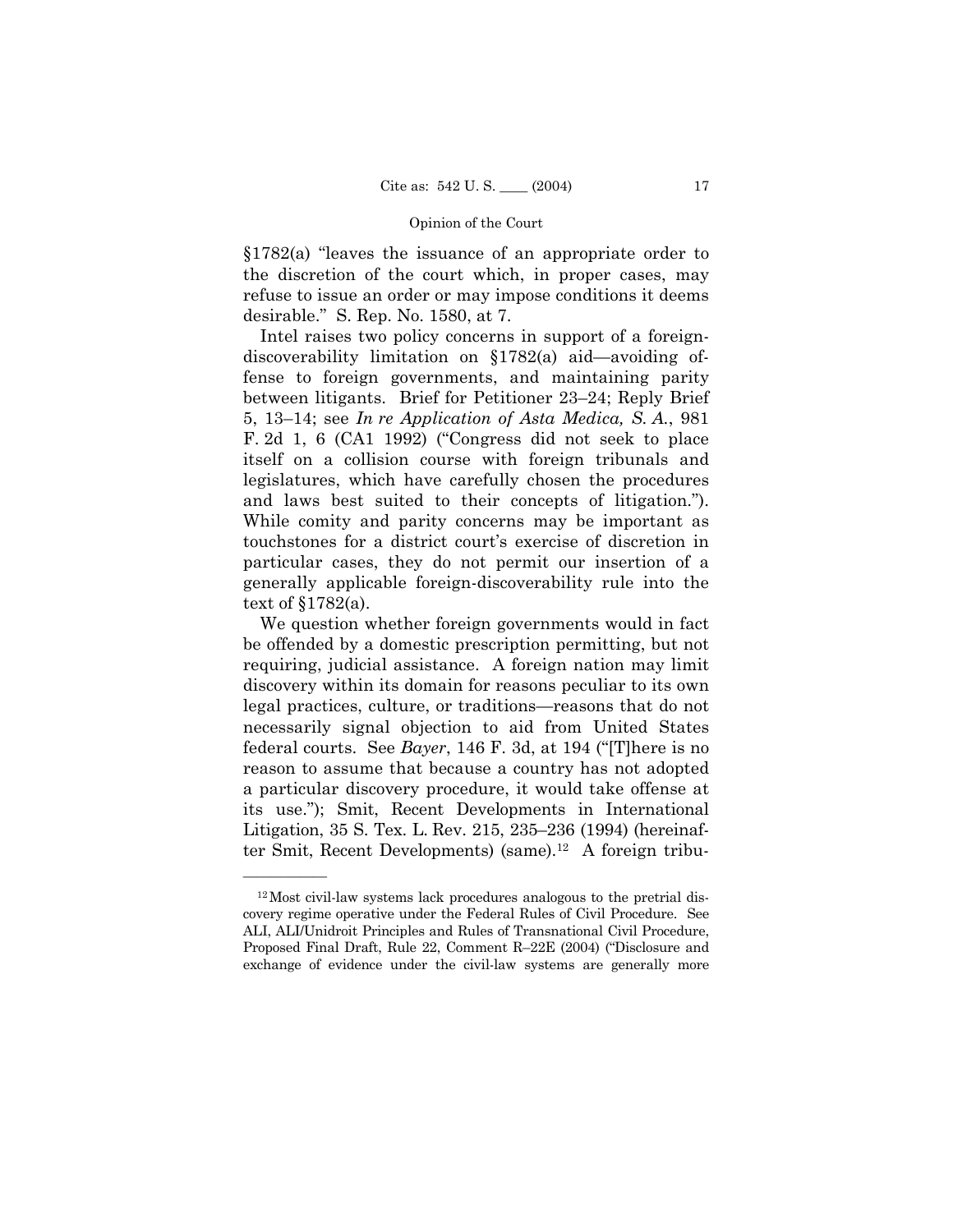nal's reluctance to order production of materials present in the United States similarly may signal no resistance to the receipt of evidence gathered pursuant to §1782(a). See *South Carolina Ins. Co.* v. *Assurantie Maatschappij "De Zeven Provincien" N. V.*, [1987] 1 App. Cas. 24 (House of Lords ruled that nondiscoverability under English law did not stand in the way of a litigant in English proceedings seeking assistance in the United States under  $\S 1782$ ).<sup>13</sup> When the foreign tribunal would readily accept relevant information discovered in the United States, application of a foreign-discoverability rule would be senseless. The rule in that situation would serve only to thwart §1782(a)'s objective to assist foreign tribunals in obtaining relevant information that the tribunals may find useful but, for reasons having no bearing on international comity, they cannot obtain under their own laws.

Concerns about maintaining parity among adversaries in litigation likewise do not provide a sound basis for a cross-the-board foreign-discoverability rule. When information is sought by an "interested person," a district court could condition relief upon that person's reciprocal exchange of information. See *Euromepa, S. A.* v. *R. Esmerian, Inc.,* 51 F. 3d 1095, 1102 (CA2 1995); Smit, Recent Developments 237. Moreover, the foreign tribunal can place conditions on its acceptance of the information to

restricted, or nonexistent."); Hazard, Discovery and the Role of the Judge in Civil Law Jurisdictions, 73 Notre Dame L. Rev. 1017, 1018– 1019 (1998) (same). See also Smit, Recent Developments 235, n. 93 ("The drafters [of §1782] were quite aware of the circumstance that civil law systems generally do not have American type pretrial discovery, and do not compel the production of documentary evidence.").<br><sup>13</sup>See Smit, American Assistance to Litigation in Foreign and Inter-

national Tribunals: Section 1782 of Title 28 of the U. S. C. Revisited, 25 Syracuse J. Int'l L. & Comm. 1, 13, and n. 63 (1998) (hereinafter Smit, American Assistance) (noting that "[a] similar decision was rendered by the President of the Amsterdam District Court").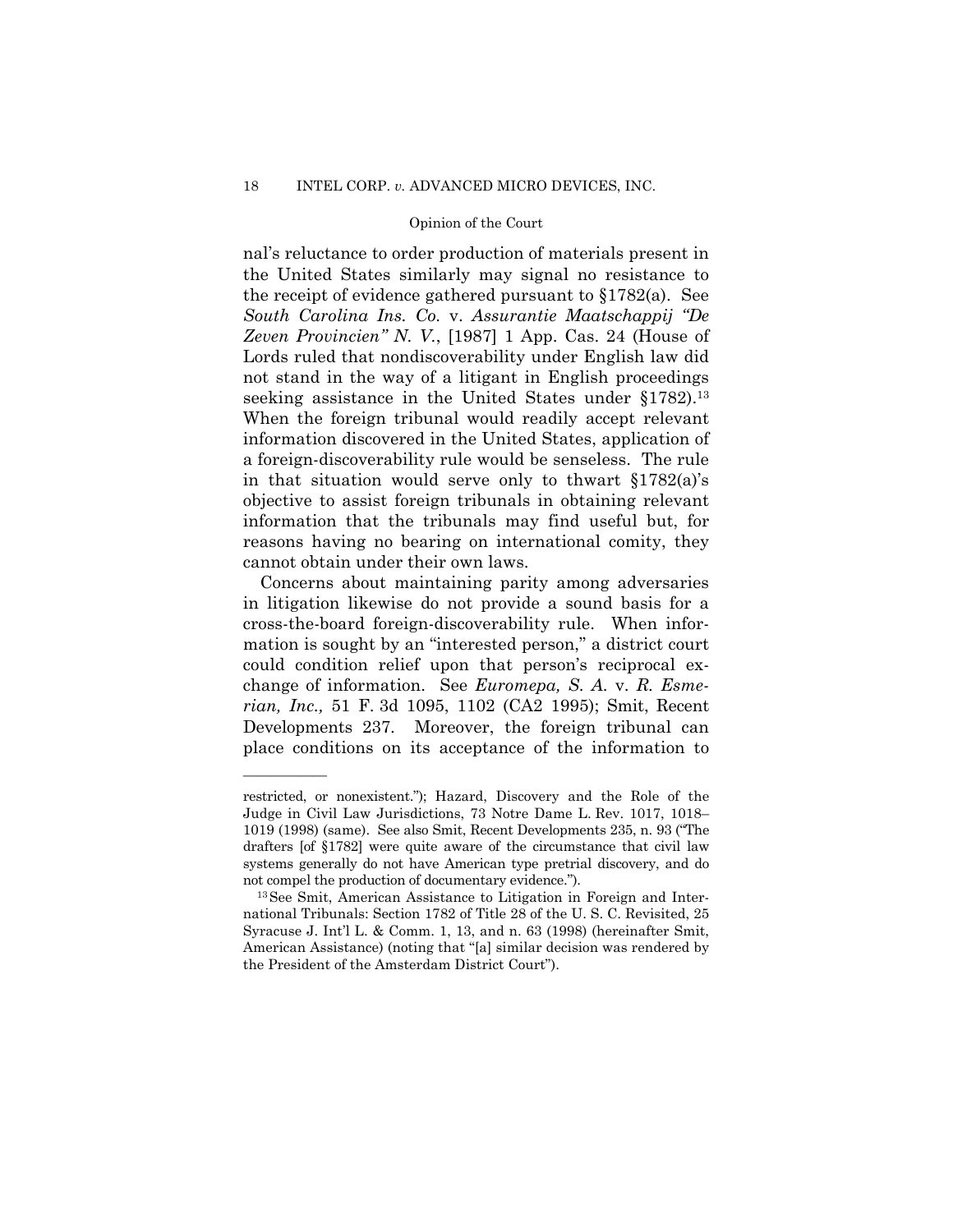maintain whatever measure of parity it concludes is appropriate. See *Euromepa,* 51 F. 3d, at 1101.14

We also reject Intel's suggestion that a §1782(a) applicant must show that United States law would allow discovery in domestic litigation analogous to the foreign proceeding. Brief for Petitioner 19–20 ("[I]f AMD were pursuing this matter in the United States, U. S. law would preclude it from obtaining discovery of Intel's documents."). Section 1782 is a provision for assistance to tribunals abroad. It does not direct United States courts to engage in comparative analysis to determine whether analogous proceedings exist here. Comparisons of that order can be fraught with danger.15 For example, we have in the United States no close analogue to the European Commission regime under which AMD is not free to mount its own case in the Court of First Instance or the European Court of Justice, but can participate only as complainant, an "interested person," in Commission-

<sup>14</sup>A civil-law court, furthermore, might attend to litigant-parity concerns in its merits determination: "In civil law countries, documentary evidence is generally submitted as an attachment to the pleadings or as part of a report by an expert. . . . A civil law court generally rules upon the question of whether particular documentary evidence may be relied upon only in its decision on the merits." Smit, Recent Developments

<sup>235–236,</sup> n. 94. 15Among its proposed rules, the dissent would exclude from §1782(a)'s reach discovery not available "under foreign law" *and* "under domestic law in analogous circumstances." *Post*, at 3. Because comparison of systems is slippery business, the dissent's rule is infinitely easier to state than to apply. As the dissent's examples tellingly reveal, see *post*, at 1–2, a foreign proceeding may have no direct analogue in our legal system. In light of the variety of foreign proceedings resistant to ready classification in domestic terms, Congress left unbounded by categorical rules the determination whether a matter is proceeding "in a foreign or international tribunal." While we reject the rules the dissent would inject into the statute, see *post*, at 3–6, we do suggest guides for the exercise of district-court discretion, see *infra*, at 20–23.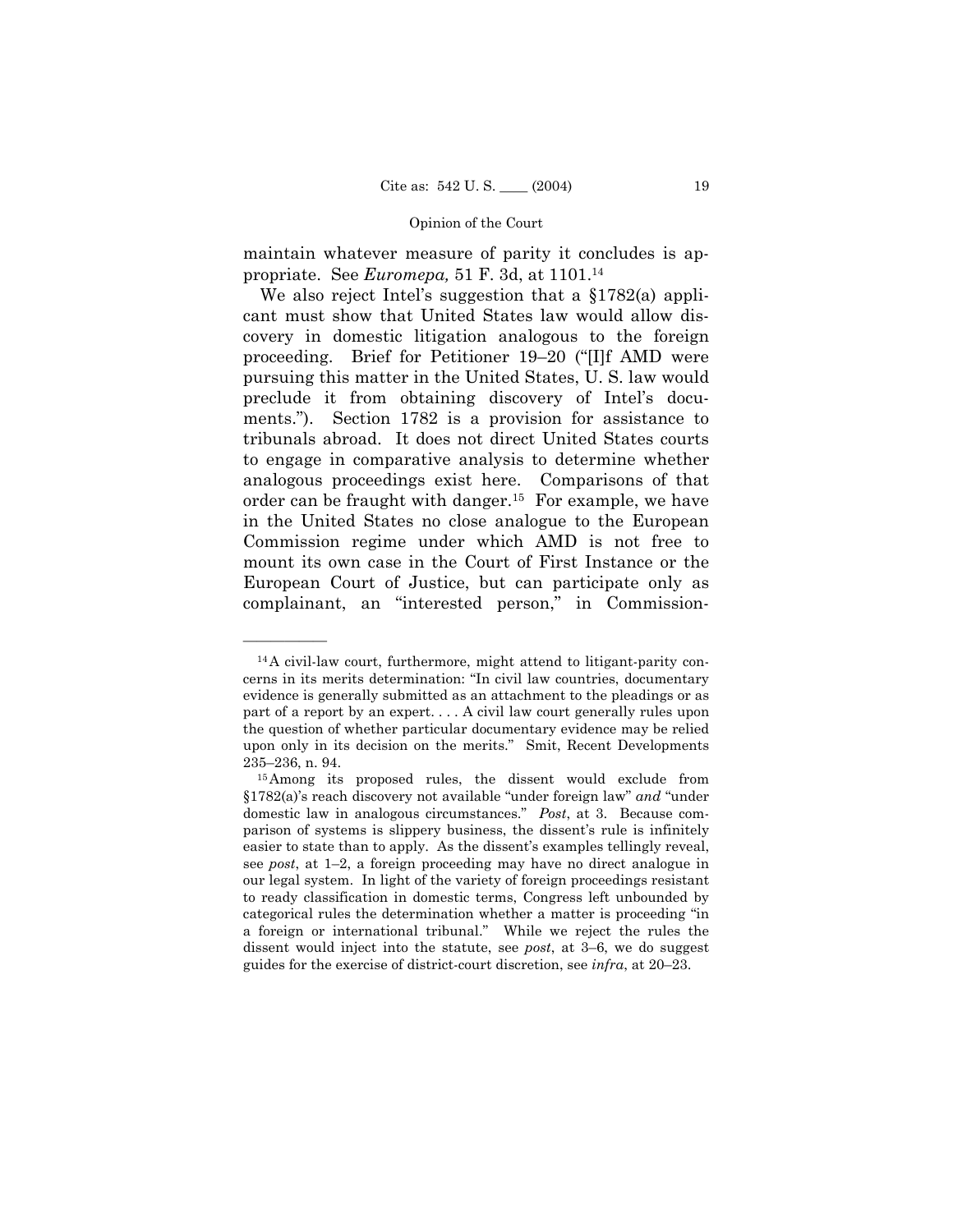steered proceedings. See L. Ritter, W. Braun, & F. Rawlinson, European Competition Law: A Practitioner's Guide 824–826 (2d ed. 2000) (describing a complaint as a potentially "more certain (and cheaper) alternative to private enforcement through the [European Union's member states'] courts").16

IV

As earlier emphasized, see *supra*, at 17, a district court is not required to grant a §1782(a) discovery application simply because it has the authority to do so. See *United Kingdom* v. *United States*, 238 F. 3d 1312, 1319 (CA11 2001) ("a district court's compliance with a §1782 request is not mandatory"). We note below factors that bear consideration in ruling on a §1782(a) request.

First, when the person from whom discovery is sought is a participant in the foreign proceeding (as Intel is here), the need for §1782(a) aid generally is not as apparent as it ordinarily is when evidence is sought from a nonparticipant in the matter arising abroad. A foreign tribunal has jurisdiction over those appearing before it, and can itself order them to produce evidence. App. to Reply Brief 4a ("When th[e] person [who is to produce the evidence] is a party to the foreign proceedings, the foreign or international tribunal can exercise its own jurisdiction to order production of the evidence." (quoting Decl. of H. Smit in *In re: Application of Ishihara Chemical Co., Ltd., For order to take discovery of Shipley Company, L.L.C., Pursuant to 28 U. S. C. §1782,* Misc. 99–232 (FB) (EDNY, May 18, 2000)). In contrast, nonparticipants in the foreign proceeding may be outside the foreign tribunal's jurisdictional

<sup>16</sup>At oral argument, counsel for AMD observed: "In the United States, we could have brought a private action in the district court for these very same violations. In Europe, our only Europe-wide remedy was to go to the [European Commission]." Tr. of Oral Arg. 33.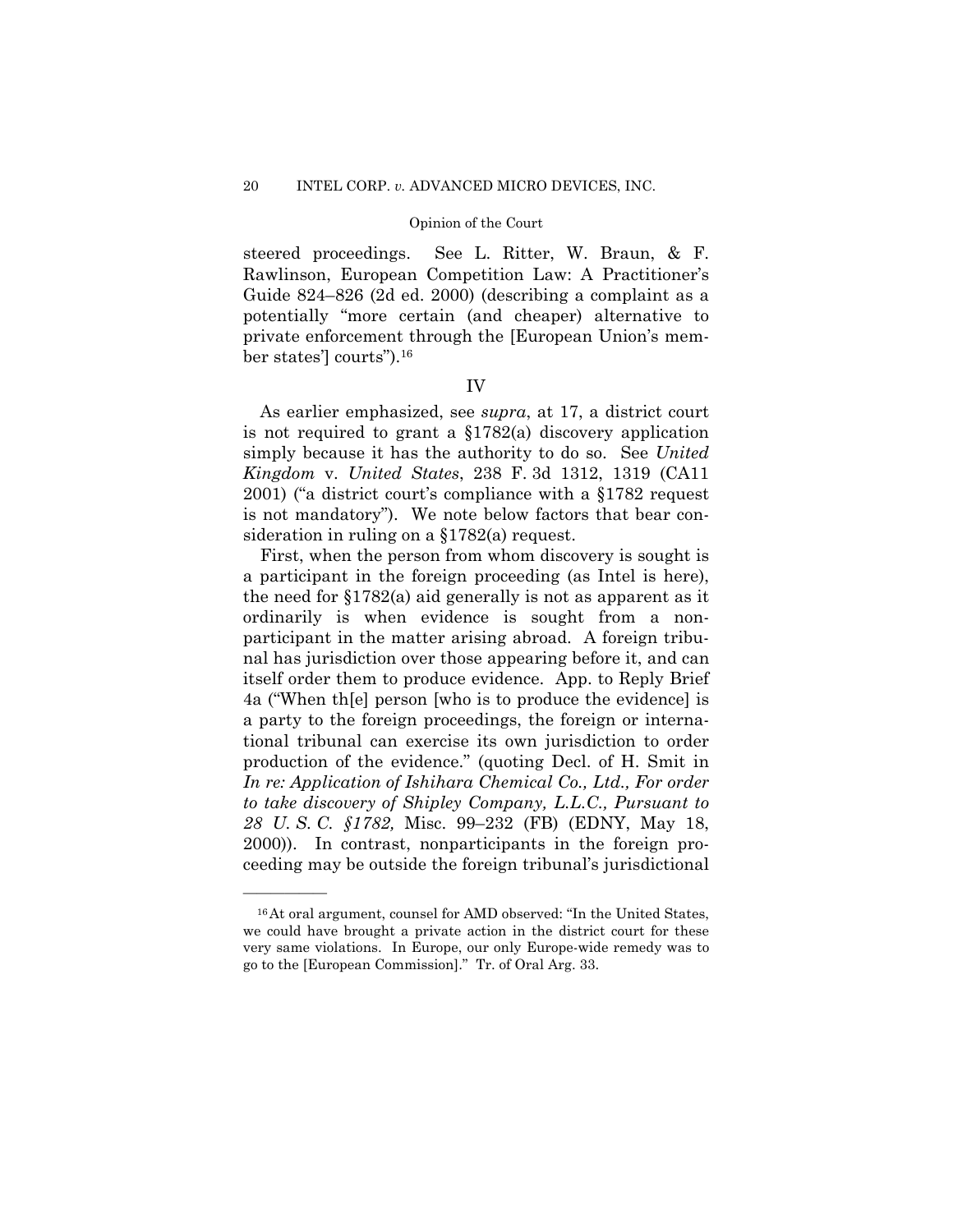reach; hence, their evidence, available in the United States, may be unobtainable absent §1782(a) aid. See App. to Reply Brief 4a.

Second, as the 1964 Senate Report suggests, a court presented with a §1782(a) request may take into account the nature of the foreign tribunal, the character of the proceedings underway abroad, and the receptivity of the foreign government or the court or agency abroad to U. S. federal-court judicial assistance. See S. Rep. No. 1580, at 7. Further, the grounds Intel urged for categorical limitations on §1782(a)'s scope may be relevant in determining whether a discovery order should be granted in a particular case. See Brief for United States as *Amicus Curiae* 23. Specifically, a district court could consider whether the §1782(a) request conceals an attempt to circumvent foreign proof-gathering restrictions or other policies of a foreign country or the United States. See *id.*, at 27. Also, unduly intrusive or burdensome requests may be rejected or trimmed. See *Bayer*, 146 F. 3d, at 196 (remanding for district-court consideration of "appropriate measures, if needed, to protect the confidentiality of materials"); *In re Application of Esses*, 101 F. 3d 873, 876 (CA2 1996) (affirming limited discovery that is neither "burdensome [n]or duplicative").

Intel maintains that, if we do not accept the categorical limitations it proposes, then, at least, we should exercise our supervisory authority to adopt rules barring §1782(a) discovery here. Brief for Petitioner 34–36; cf. *Thomas* v. *Arn,* 474 U. S. 140, 146–147 (1985) (this Court can establish rules of "sound judicial practice" (internal quotation marks omitted)). We decline, at this juncture, to adopt supervisory rules. Any such endeavor at least should await further experience with §1782(a) applications in the lower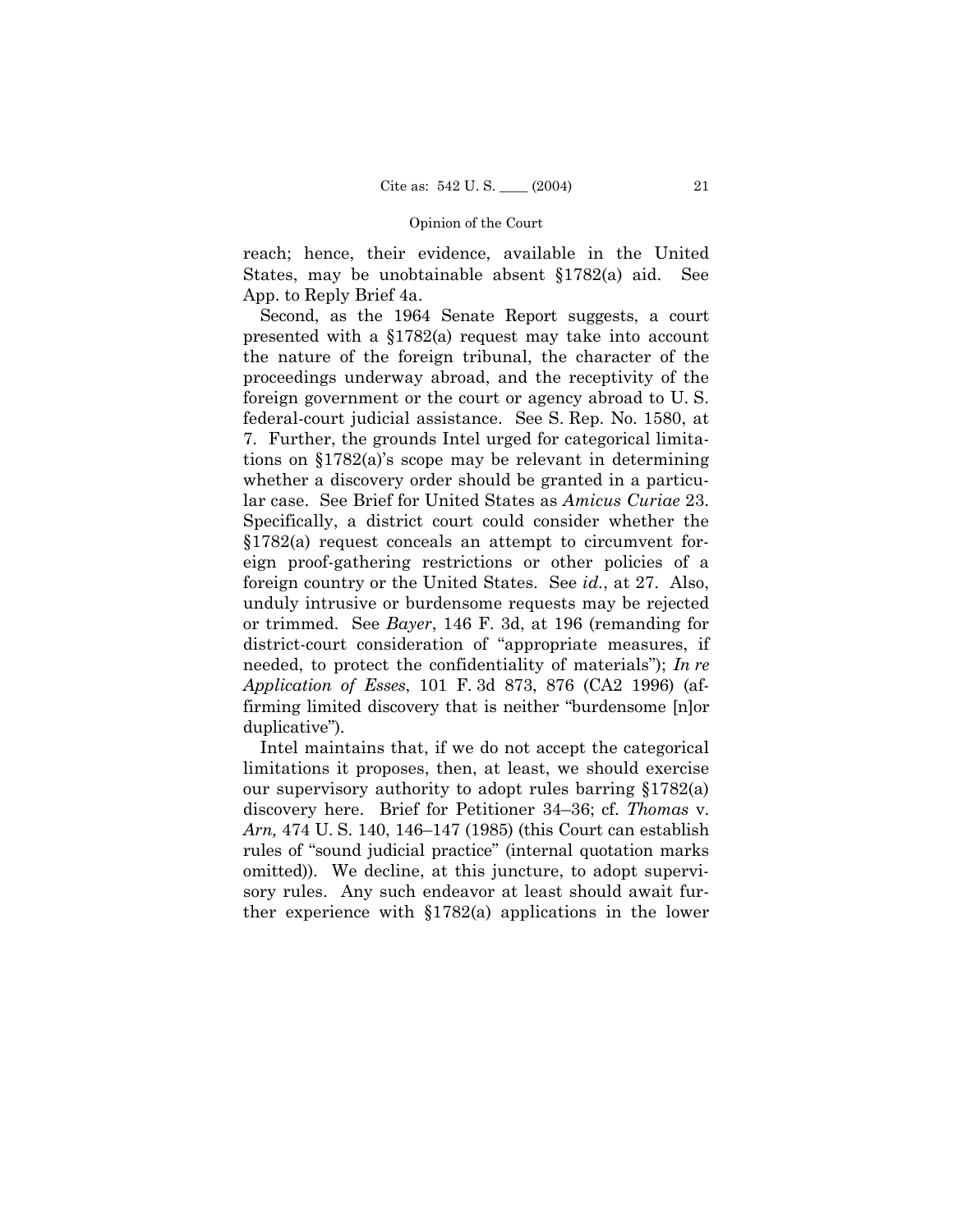courts.17 The European Commission has stated in *amicus curiae* briefs to this Court that it does not need or want the District Court's assistance. See European Commission *Amicus Curiae* 11–16; Brief for European Commission as *Amicus Curiae* in Support of Pet. for Cert. 4–8. It is not altogether clear, however, whether the Commission, which may itself invoke §1782(a) aid, means to say "never" or "hardly ever" to judicial assistance from United States courts. Nor do we know whether the European Commission's views on §1782(a)'s utility are widely shared in the international community by entities with similarly blended adjudicative and prosecutorial functions.

Several facets of this case remain largely unexplored. Intel and its *amici* have expressed concerns that AMD's application, if granted in any part, may yield disclosure of confidential information, encourage "fishing expeditions," and undermine the European Commission's Leniency Program. See Brief for Petitioner 37; European Commission *Amicus Curiae* 11–16.18 Yet no one has suggested

<sup>&</sup>lt;sup>17</sup>The dissent sees a need for "categorical limits" to ward off "expensive, time-consuming battles about discovery." *Post*, at 2. That concern seems more imaginary than real. There is no evidence whatsoever, in the 40 years since §1782(a)'s adoption, see *supra*, at 3–4, of the costs, delays, and forced settlements the dissent hypothesizes. See Smit, American Assistance 1, 19–20 ("The revised section 1782 . . . has been applied in scores of cases.... All in all, Section 1782 has largely served the purposes for which it was enacted. . . . [T]here appears to be no reason for seriously considering, at this time, any statutory amendments.").

The Commission, we note, is not obliged to respond to a discovery request of the kind AMD has made. The party targeted in the complaint and in the §1782(a) application would no doubt wield the laboring oar in opposing discovery, as Intel did here. Not only was there no "need for the Commission to respond," *post*, at 5, the Commission in fact made no submission at all in the instant matter before it reached this Court. 18The European Commission's "Leniency Program" allows "cartel

participants [to] confess their own wrongdoing" in return for prosecuto-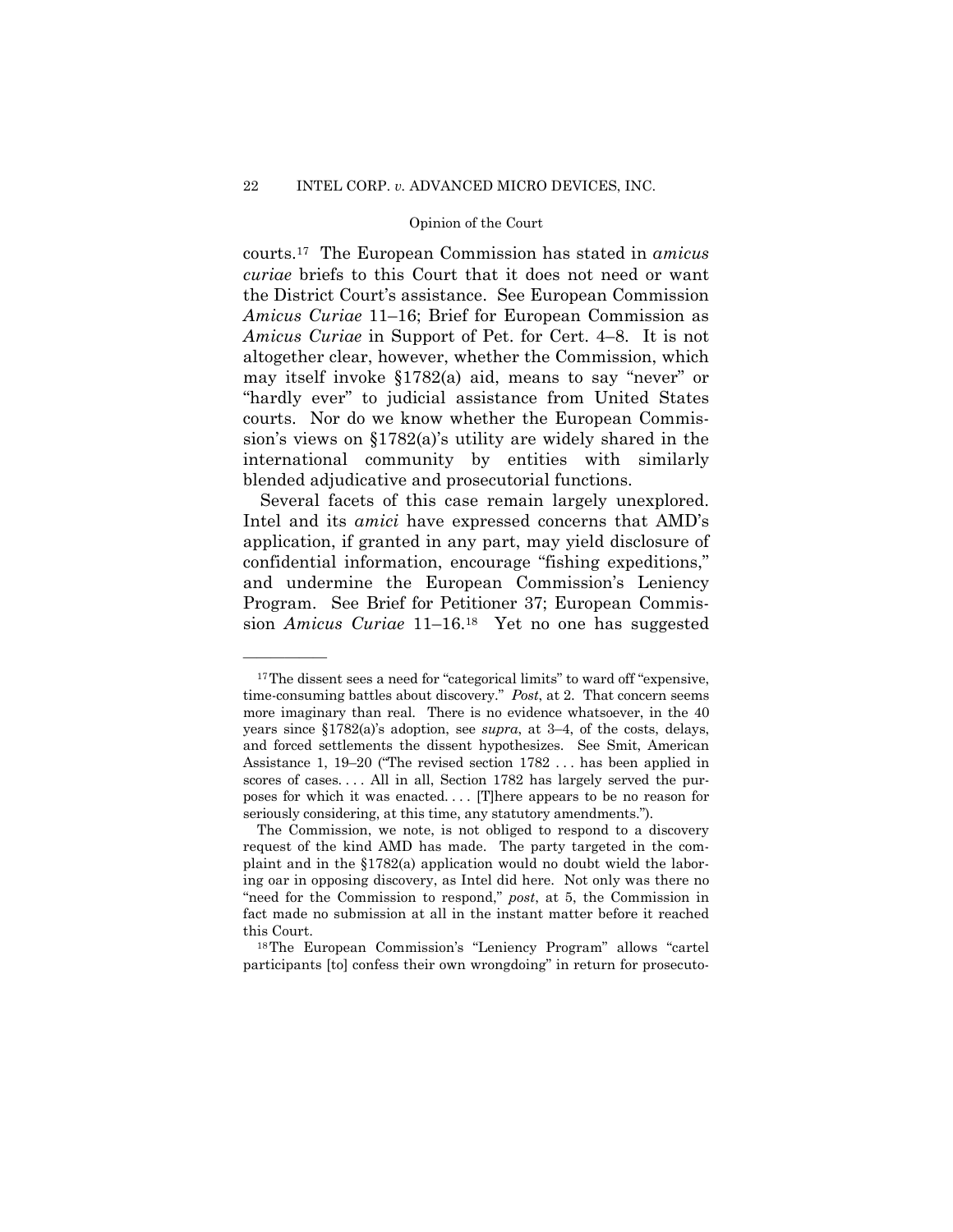that AMD's complaint to the Commission is pretextual. Nor has it been shown that §1782(a)'s preservation of legally applicable privileges, see *supra*, at 16, and the controls on discovery available to the District Court, see, *e.g.*, Fed. Rule Civ. Proc. 26(b)(2) and (c), would be ineffective to prevent discovery of Intel's business secrets and other confidential information.

On the merits, this case bears closer scrutiny than it has received to date. Having held that §1782(a) authorizes, but does not require, discovery assistance, we leave it to the courts below to assure an airing adequate to determine what, if any, assistance is appropriate.<sup>19</sup>

\* \* \*

For the reasons stated, the judgment of the Court of Appeals for the Ninth Circuit is

*Affirmed.* 

JUSTICE O'CONNOR took no part in the consideration or decision of this case.

rial leniency. European Commission *Amicus Curiae* 14–15; Brief for

European Commission as *Amicus Curiae* in Support of Pet. for Cert. 6. 19The District Court might also consider the significance of the protective order entered by the District Court for the Northern District of Alabama. See App. 73; *supra*, at 6, n. 4; cf. *Four Pillars Enterprises Co.*  v. *Avery Dennison Corp.*, 308 F. 3d 1075, 1080 (CA9 2002) (affirming district-court denial of discovery that "would frustrate the protective order of [another] federal [district] court").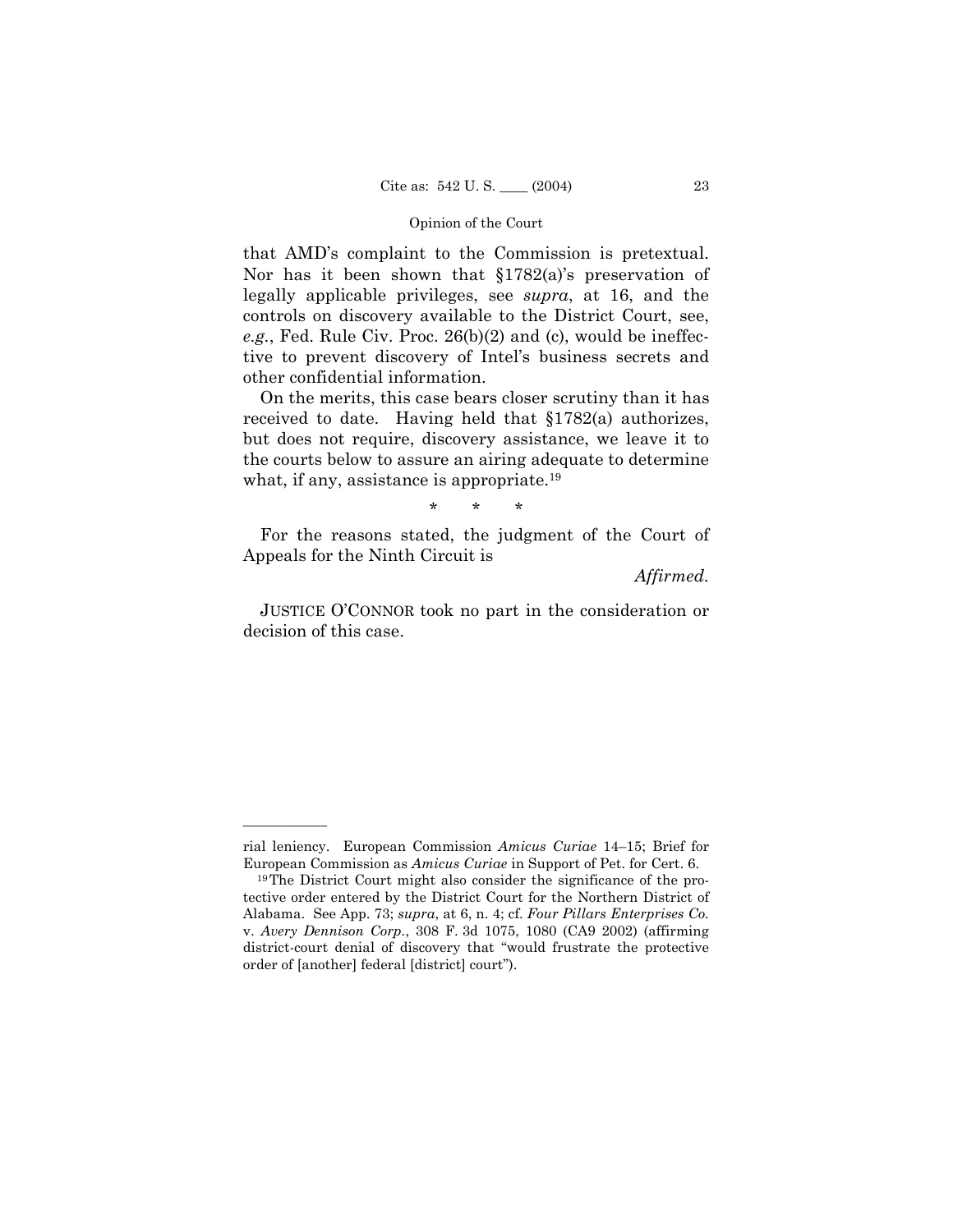SCALIA, J., concurring in judgment

# **SUPREME COURT OF THE UNITED STATES**  $\frac{1}{2}$  ,  $\frac{1}{2}$  ,  $\frac{1}{2}$  ,  $\frac{1}{2}$  ,  $\frac{1}{2}$  ,  $\frac{1}{2}$

## No. 02–572  $\frac{1}{2}$  ,  $\frac{1}{2}$  ,  $\frac{1}{2}$  ,  $\frac{1}{2}$  ,  $\frac{1}{2}$  ,  $\frac{1}{2}$  ,  $\frac{1}{2}$

# INTEL CORPORATION, PETITIONER *v.* ADVANCED MICRO DEVICES, INC.

# ON WRIT OF CERTIORARI TO THE UNITED STATES COURT OF APPEALS FOR THE NINTH CIRCUIT

[June 21, 2004]

## JUSTICE SCALIA, concurring in the judgment.

As today's opinion shows, the Court's disposition is required by the text of the statute. None of the limitations urged by petitioner finds support in the categorical language of 28 U. S. C. §1782(a). That being so, it is not only (as I think) improper but also quite unnecessary to seek repeated support in the words of a Senate Committee Report—which, as far as we know, not even the full committee, much less the full Senate, much much less the House, and much much much less the President who signed the bill, agreed with. Since, moreover, I have not read the entire so-called legislative history, and have no need or desire to do so, so far as I know the statements of the Senate Report may be contradicted elsewhere.

Accordingly, because the statute—the only sure expression of the will of Congress—says what the Court says it says, I join in the judgment.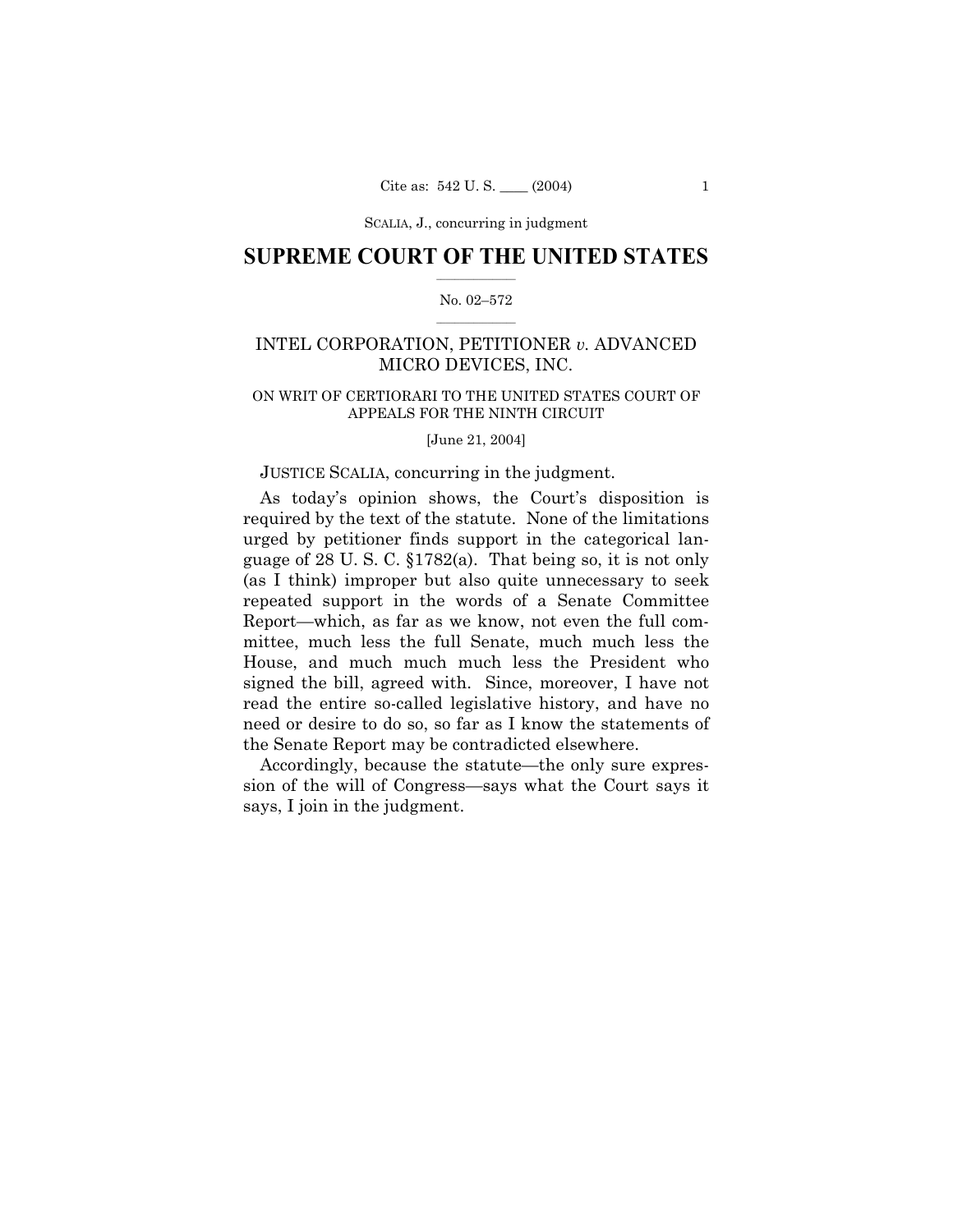# **SUPREME COURT OF THE UNITED STATES**  $\frac{1}{2}$  ,  $\frac{1}{2}$  ,  $\frac{1}{2}$  ,  $\frac{1}{2}$  ,  $\frac{1}{2}$  ,  $\frac{1}{2}$

## No. 02-572  $\frac{1}{2}$  ,  $\frac{1}{2}$  ,  $\frac{1}{2}$  ,  $\frac{1}{2}$  ,  $\frac{1}{2}$  ,  $\frac{1}{2}$  ,  $\frac{1}{2}$

# INTEL CORPORATION, PETITIONER *v.* ADVANCED MICRO DEVICES, INC.

# ON WRIT OF CERTIORARI TO THE UNITED STATES COURT OF APPEALS FOR THE NINTH CIRCUIT

[June 21, 2004]

## JUSTICE BREYER, dissenting.

The Court reads the scope of 28 U. S. C. ß1782 to extend beyond what I believe Congress might reasonably have intended. Some countries allow a private citizen to ask a court to review a criminal prosecutor's decision not to prosecute. On the majorityís reading, that foreign private citizen could ask an American court to help the citizen obtain information, even if the foreign prosecutor were indifferent or unreceptive. See, *e.g.,* Mann, Criminal Procedure, in Introduction to the Law of Israel 278 (A. Shapira & K. DeWitt-Arar eds. 1995). Many countries allow court review of decisions made by any of a wide variety of nonprosecutorial, nonadjudicative bodies. On the majorityís reading, a British developer, hoping to persuade the British Housing Corporation to grant it funding to build a low-income housing development, could ask an American court to demand that an American firm produce information designed to help the developer obtain the British grant. Cf., *e.g.,* Mayer, The Housing Corporation: Multiple Lines of Accountability, in Quangos, Accountability and Reform: The Politics of Quasi-Government 111, 114 (M. Flinders & M. Smith eds. 1999). This case itself suggests that an American firm, hoping to obtain information from a competitor, might file an antitrust complaint with the European antitrust authorities,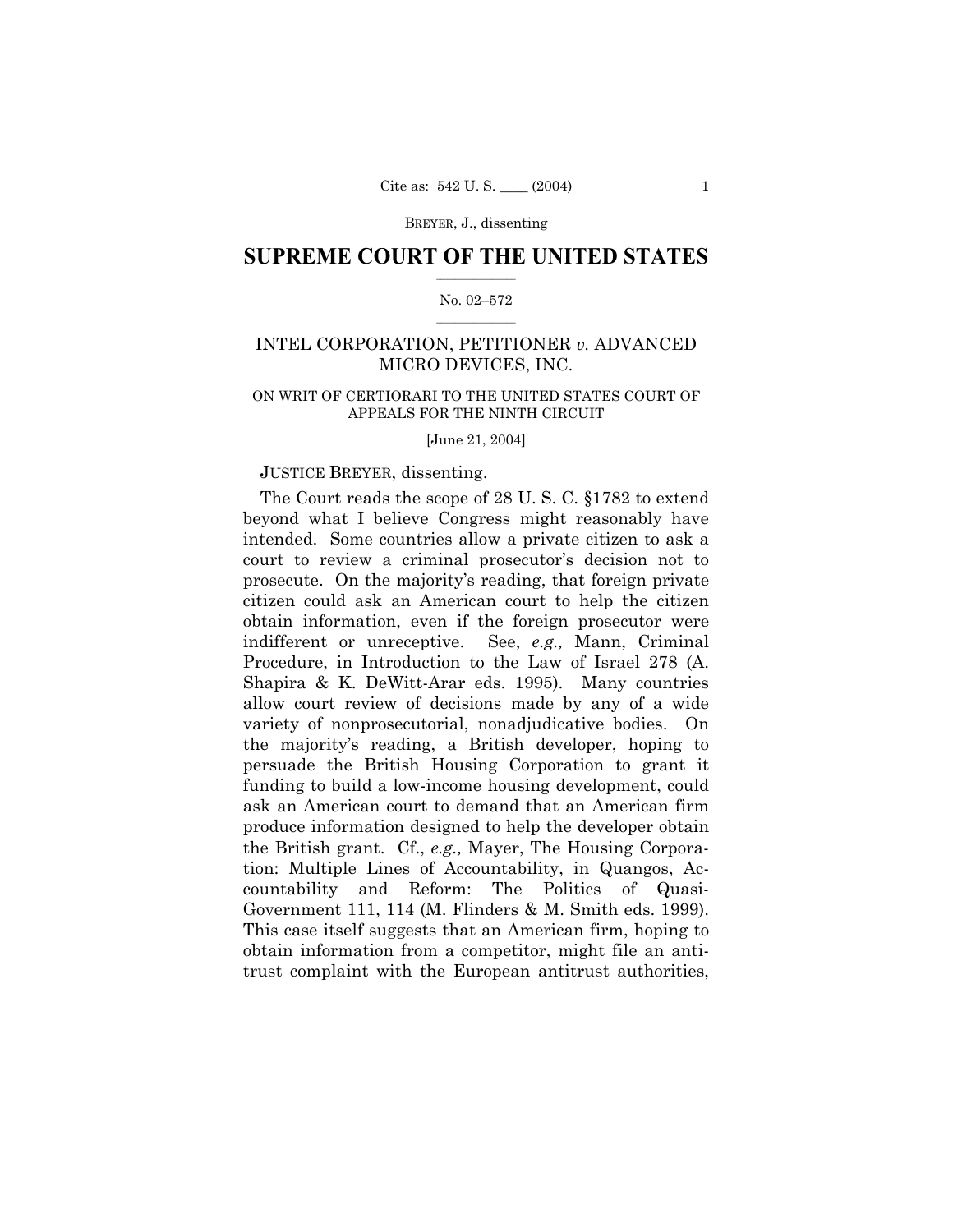thereby opening up the possibility of broad American discovery—contrary to the antitrust authorities' desires.

One might ask why it is wrong to read the statute as permitting the use of Americaís court processes to obtain information in such circumstances. One might also ask why American courts should not deal *case by case* with any problems of the sort mentioned. The answer to both of these questions is that discovery and discovery-related judicial proceedings take time, they are expensive, and cost and delay, or threats of cost and delay, can themselves force parties to settle underlying disputes. See The Brookings Institution, Justice For All: Reducing Costs and Delay in Civil Litigation, Report of a Task Force  $6-7$ (1989) (lawyers surveyed estimated that 60% of litigation costs in a typical federal case are attributable to discovery and agreed that high litigation costs are often attributable to abuse of the discovery process); Federal Judicial Center, T. Willging, J. Shapard, D. Stienstra, & D. Milfich, Discovery and Disclosure Practice, Problems, and Proposals for Change 1–2, 4, 8, 14–16 (Tables 3–5) (1997) (study outlining costs of discovery). To the extent that expensive, time-consuming battles about discovery proliferate, they deflect the attention of foreign authorities from other matters those authorities consider more important; they can lead to results contrary to those that foreign authorities desire; and they can promote disharmony among national and international authorities, rather than the harmony that  $\S1782$  seeks to achieve. They also use up domestic judicial resources and crowd our dockets.

That is why I believe the statute, while granting district courts broad authority to order discovery, nonetheless must be read as subject to some categorical limits, at least at the outer bounds—a matter that today's decision makes even more important. Those limits should rule out instances in which it is virtually certain that discovery (if considered case by case) would prove unjustified.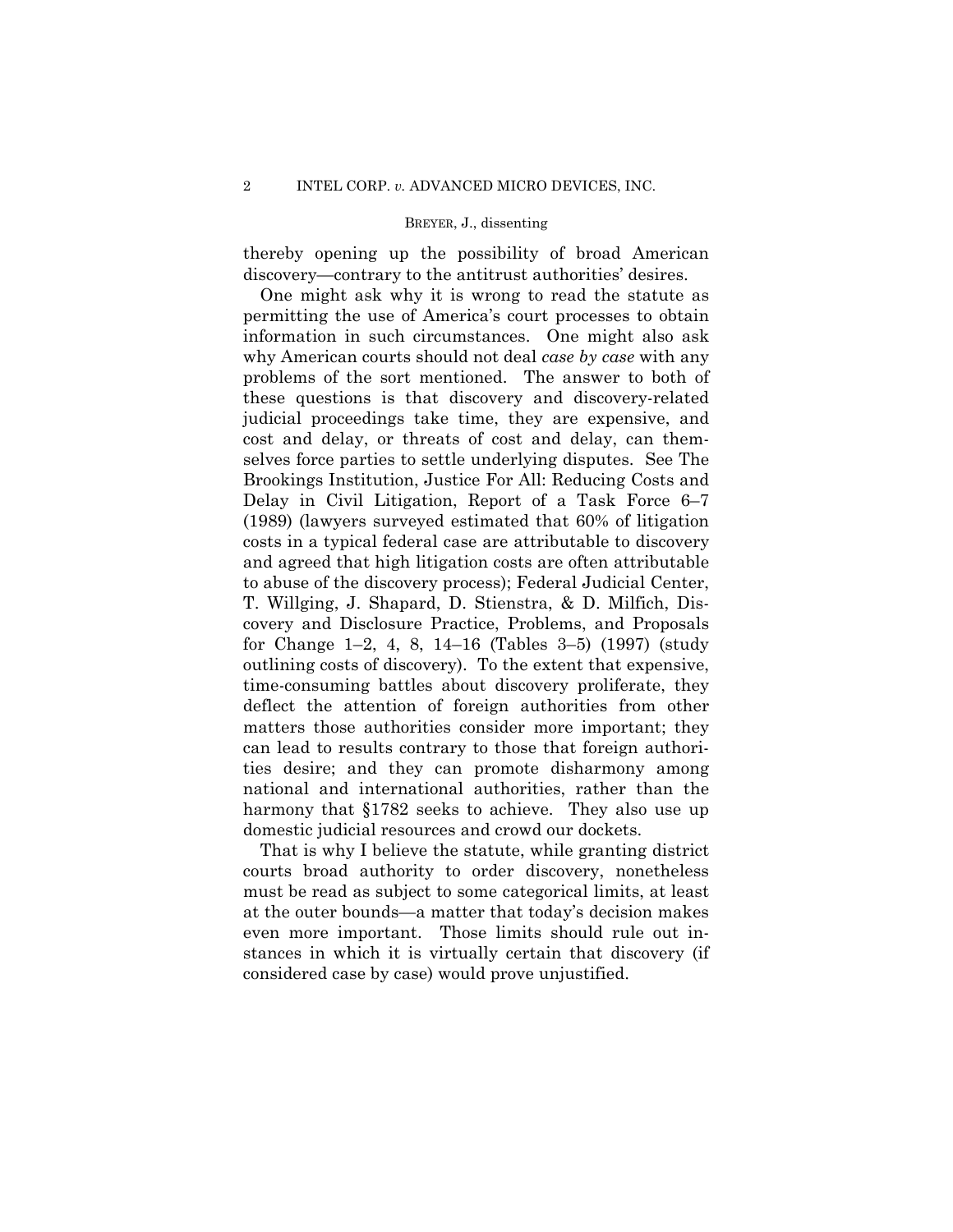This case does not require us to find a comprehensive set of limits. But it does suggest two categorical limitations, which I would adopt. First, when a foreign entity possesses few tribunal-like characteristics, so that the applicability of the statute's word "tribunal" is in serious doubt, then a court should pay close attention to the foreign entity's own view of its "tribunal"-like or nonìtribunalî-like status. By paying particular attention to the views of the very foreign nations that Congress sought to help, courts would better achieve Congressí basic cooperative objectives in enacting the statute. See Act of Sept. 2, 1958, Pub. L. 85–906, §2, 72 Stat. 1743 (creating Commission on International Rules of Judicial Procedure to investigate and improve judicial "cooperation" between the United States and other countries).

The concept of paying special attention to administrative views is well established in American law. Cf. *Chevron U. S. A. Inc.* v. *Natural Resources Defense Council, Inc.,*  467 U. S. 837, 843 (1984); *Skidmore* v. *Swift & Co.,* 323 U. S. 134, 140 (1944). Like American administrators, foreign administrators are likely to understand better than American courts their own job and, for example, how discovery rights might affect their ability to carry out their responsibilities. I can think of no reason why Congress would have intended a court to pay *less* attention to the foreign entityís view of the matter than courts ordinarily pay to a domestic agencyís understanding of the workings of its own statute.

Second, a court should not permit discovery where both of the following are true: (1) A private person seeking discovery would not be entitled to that discovery under foreign law, *and* (2) the discovery would not be available under domestic law in analogous circumstances. The Federal Rules of Civil Procedure, for example, make only limited provisions for nonlitigants to obtain certain discovery. See Fed. Rule Civ. Proc. 27. The limitations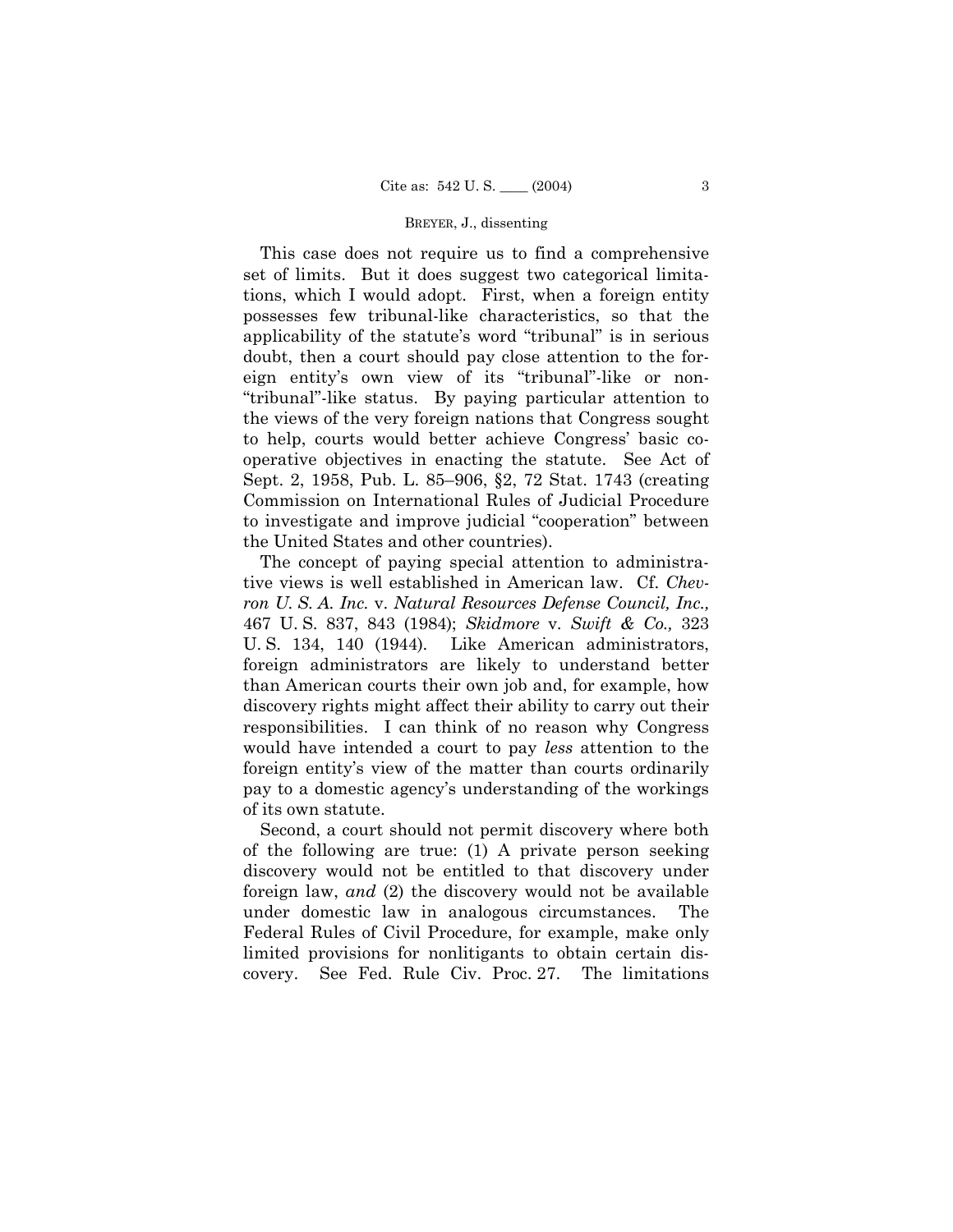contained in the Rules help to avoid discovery battles launched by firms simply seeking information from competitors. Where there is benefit in permitting such discovery, and the benefit outweighs the cost of allowing it, one would expect either domestic law or foreign law to authorize it. If, notwithstanding the fact that it would not be allowed under either domestic or foreign law, there is some special need for the discovery in a particular instance, one would expect to find foreign governmental or intergovernmental authorities making the case for that need. Where *none* of these circumstances is present, what benefit could offset the obvious costs to the competitor and to our courts? I cannot think of any.

Application of either of these limiting principles would require dismissal of this discovery proceeding. First, the Commission of the European Communities' (Commission) antitrust authority's status as a "tribunal" is questionable. In many respects, the Commission more closely resembles a prosecuting authority, say, the Department of Justice's Antitrust Division, than an administrative agency that adjudicates cases, say, the Federal Trade Commission. To my knowledge, those who decide whether to bring an antitrust prosecution on the Commission's behalf are not judges. See App. 96; Wils, The Combination of the Investigative and Prosecutorial Function and the Adjudicative Function in EC Antitrust Enforcement: A Legal and Economic Analysis, 27 World Competition Law and Economics Review 201, 207 (June 2004) (explaining, in an article written by a member of the Commission's Legal Service, that "in European Commission proceedings there is no independent initial adjudicator . . . and the Commissioners do not sit as judges hearing directly both sides of the caseî). They do not adjudicate adversary proceedings on the basis of proofs and argument. *Id.,* at 207. Nor, as the majority appears to recognize, does the later availability of a reviewing court matter where "review is limited to the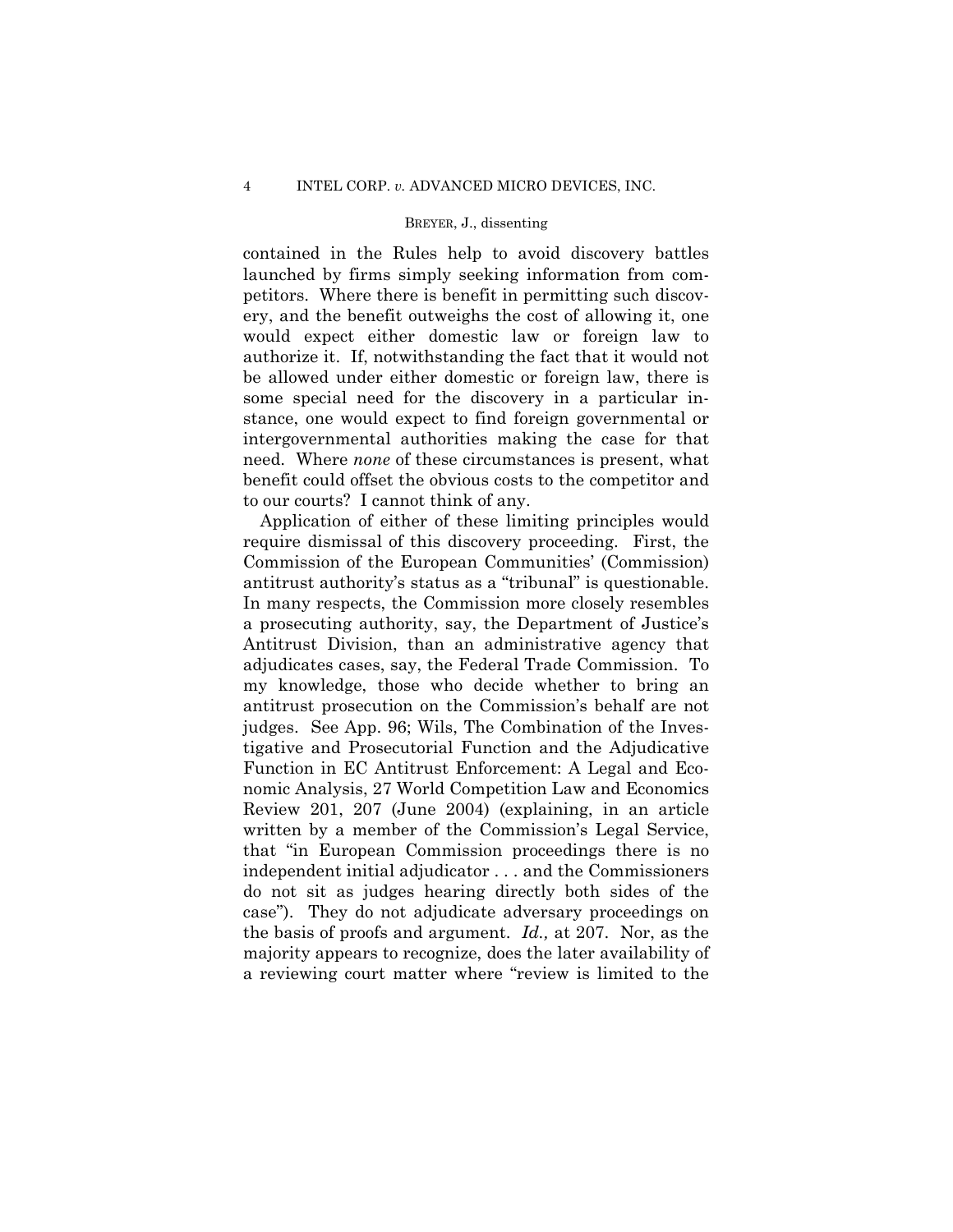record before the Commission," and "AMD could 'use' evidence in the reviewing courts only by submitting it to the Commission in the current, investigative stage." Ante, at 13. At a minimum, then, the question whether the Commission is a "tribunal" is unclear. See Wils, *supra*, at  $207-209$  (noting the scholarly and legal debate as to whether the Commission's antitrust investigation and enforcement activities qualify it as an "independent and impartial tribunal<sup>"</sup> for purposes of the European Convention on Human Rights).

At the same time, the Commission has told this Court that it is not a "tribunal" under the Act. It has added that, should it be considered, against its will, a "tribunal," its "ability to carry out its governmental responsibilities" will be seriously threatened. Brief for Commission of the European Communities as *Amicus Curiae* 2. Given the potential need for the Commission to respond when a private firm (including an American company) files a complaint with the Commission and seeks discovery in an American court (say, from a competitor), its concerns are understandable.

The Commission's characterization of its own functions is, in my view, entitled to deference. The majority disregards the Commission's opinion and states categorically that "the Commission is a  $\S1782(a)$  'tribunal' when it acts as a first-instance decisionmaker.î *Ante,* at 2. In so ignoring the Commission, the majority undermines the comity interests ß1782 was designed to serve and disregards the maxim that we construe statutes so as to "hel[p] the potentially conflicting laws of different nations work together in harmony—a harmony particularly needed in today's highly interdependent commercial world." *F. Hoffmann-LaRoche Ltd.* v. *Empagran S. A., ante,* at \_\_  $(slip$  op., at 8).

The second limiting factor is also present. Neither AMD nor any comparable private party would be able to obtain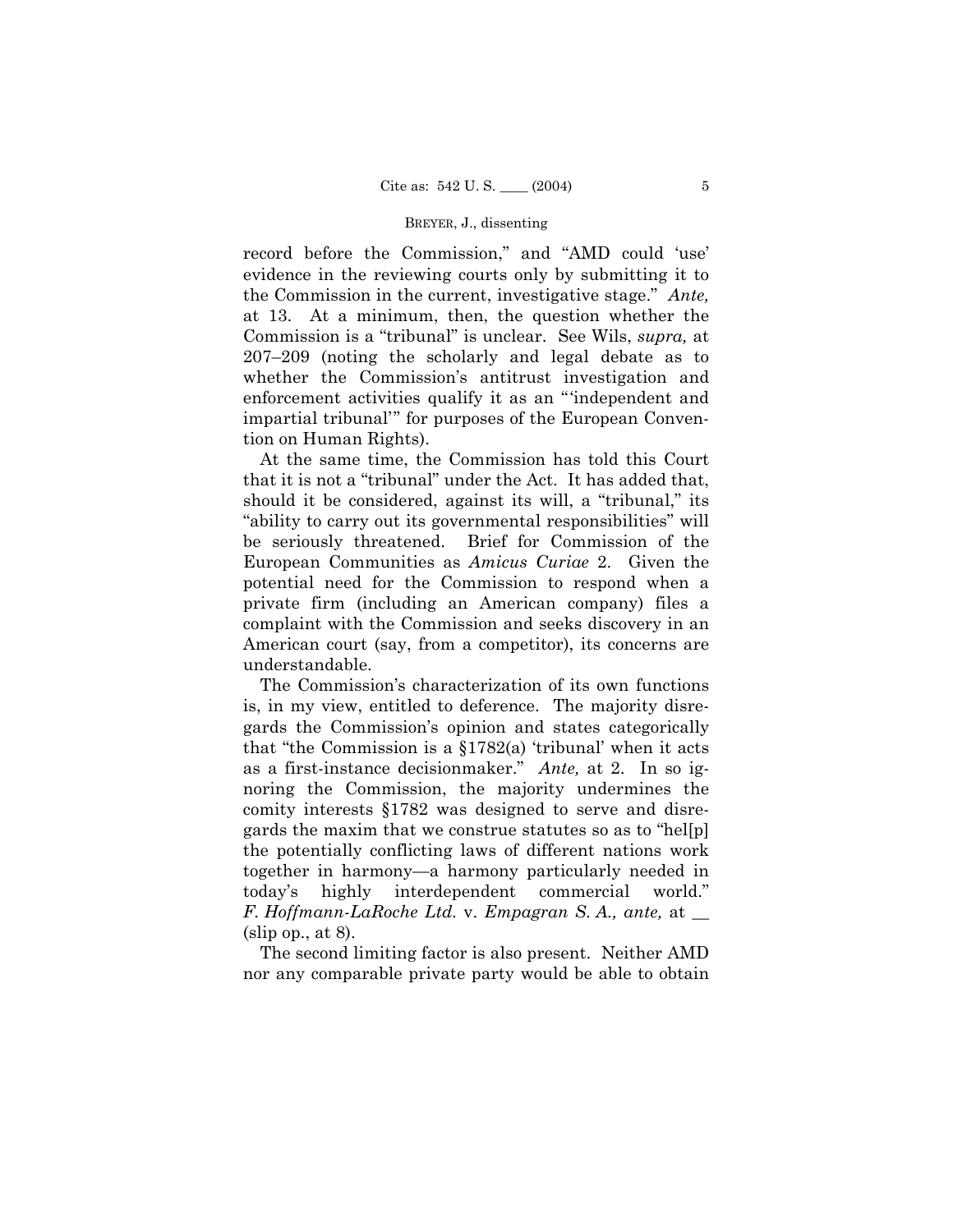the kind of discovery AMD seeks, either in Europe or in the United States. In respect to Europe, the Commission has told us that any person in the world is free to file a complaint with the Commission, but it is the Commission that then investigates. The private complainant lacks any authority to obtain discovery of business secrets and commercial information. See Brief for Commission of the European Communities as *Amicus Curiae* 13, and n. 15. In respect to the United States, AMD is a nonlitigant, apart from this discovery proceeding. Conditions under which a nonlitigant may obtain discovery are limited. AMD does not suggest that it meets those conditions, or that it is comparable in any other way to one who might obtain discovery under roughly analogous circumstances. In addition, the material it seeks is under a protective order. See *ante,* at 6, n. 4.

What is the legal source of these limiting principles? In my view, they, and perhaps others, are implicit in the statute itself, given its purpose and use of the terms "tribunal" and "interested person."  $\S 1782(a)$ . But even if they are not, this Court's "supervisory powers . . . permit, at the least, the promulgation of procedural rules governing the management of litigation," not to mention "procedures deemed desirable from the viewpoint of sound judicial practice although in nowise commanded by statute or by the Constitution.<sup>77</sup> *Thomas v. Arn, 474 U.S. 140, 146*– 147 (1985) (quoting *Cupp* v. *Naughten,* 414 U. S. 141, 146 (1973)). See also *Dickerson* v. *United States,* 530 U. S. 428, 437 (2000) ("This Court has supervisory authority over the federal courts, and we may use that authority to prescribe rules of evidence and procedure that are binding in those tribunalsî). Intel Corp. has asked us to exercise those powers in this case. Brief for Petitioner 34–38. We should do so along the lines that I suggest; consequently, we should reverse the judgment below and order the complaint in this case dismissed.